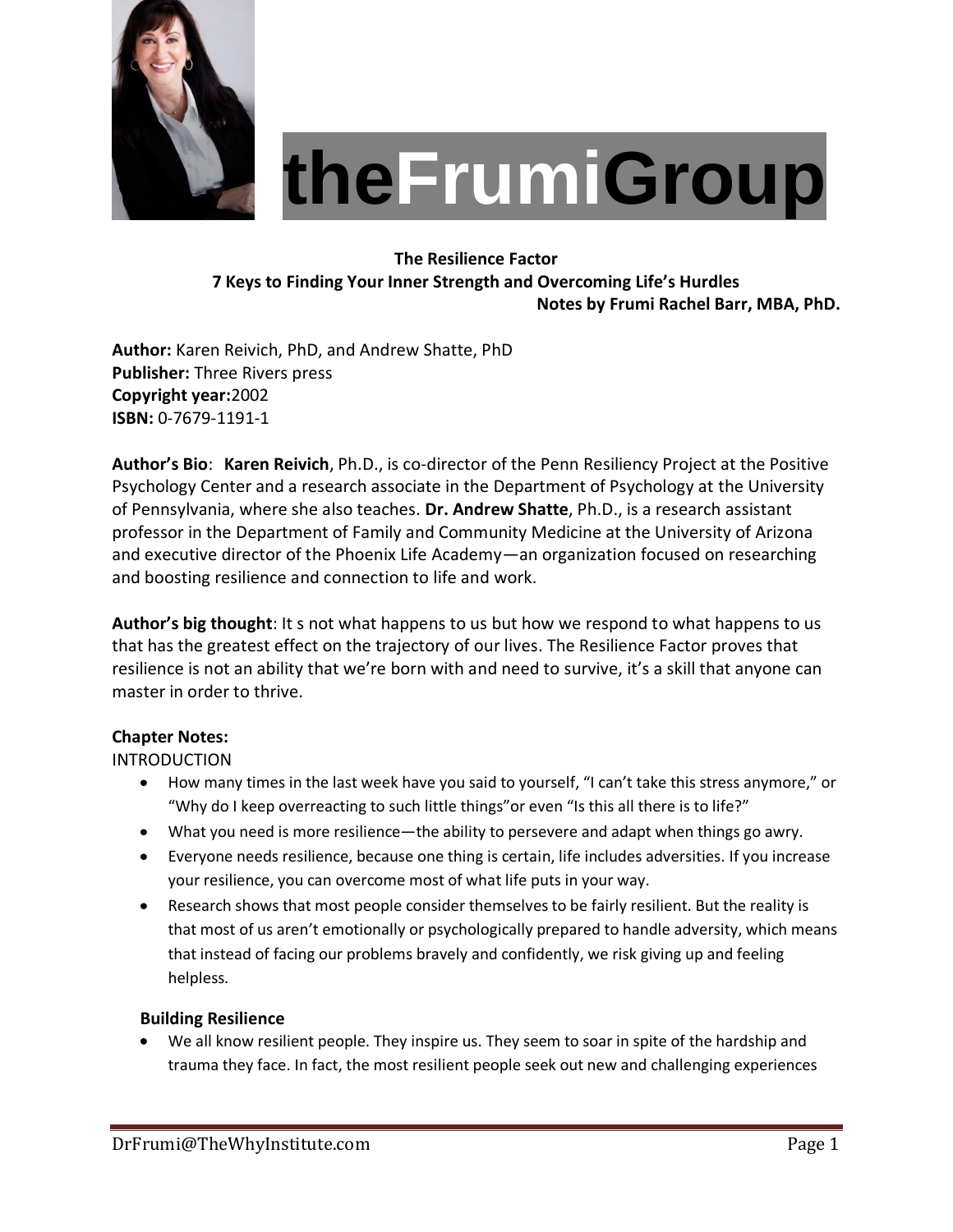because they've learned that it's only through struggle, through pushing themselves to their limits that they will expand their horizons.

- Resilient people understand that failures are not an end point. They do not feel shame when they don't succeed. Instead, resilient people are able to derive meaning from failure, and they use this knowledge to climb higher than they otherwise would.
- Resilient people have found a system for galvanizing themselves and tackling problems thoughtfully, thoroughly, and energetically.
- Resilient people like all of us, feel anxious and have doubts, but they have learned how to stop their anxiety and doubts from overwhelming them.
- Your capacity for resilience is not genetically fixed. Resilience is under your control. You can teach yourself to be resilient.
- Resilience enables you to achieve at the highest levels at work, to have fulfilling, loving relationships, and to raise healthy, happy, successful children. It allows you to meet the needs of your job and still have time and energy to be there for your family. It is what enables you to bounce back quickly after a crisis at work or home.
- Resilience helps you handle the stressful moments with your adolescent, your ex, or your new partner.
- Resilience is of vital importance when making quick and tough decisions in moments of chaos. What's more, it grants you the ability to do so with grace, humor, and optimism.
- Resilience transforms. It transforms hardship into challenge, failure into success, and helplessness into power. Resilience turns victims into survivors and allows survivors to thrive. Resilient people are loath to allow even major setbacks to push them from their life course.
- Increasing resilience will require work on your part, and it will require energy and commitment.
- After reading this book and mastering these skills, you will have a better understanding of who you are and why you behave in the way you do, than ever before.

# **PART ONE: The Commitment to Change**

# **CHAPTER 1: Resilience Matters**

- The authors have developed a set of skills to help people from all walks of life achieve their goals by enhancing their capacity for resilience.
- These skills promote resilience, leading people to solve their own problems, take appropriate risks, and accurately forecast the implications of an adversity.
- Their research has demonstrated that the number-one roadblock to resilience is not genetics, not childhood experiences, not a lack of opportunity or wealth. The principal obstacle to tapping into our inner strength lies with our cognitive style, which is referred to in this book as thinking style—ways of looking at the world and interpreting events that every one of us develops from childhood.
- You can increase your resilience by learning to understand your thinking styles and developing skills to circumvent them so that you can assess the true causes of adversity and its effect on your life. And it is resilience that will help you achieve your goals.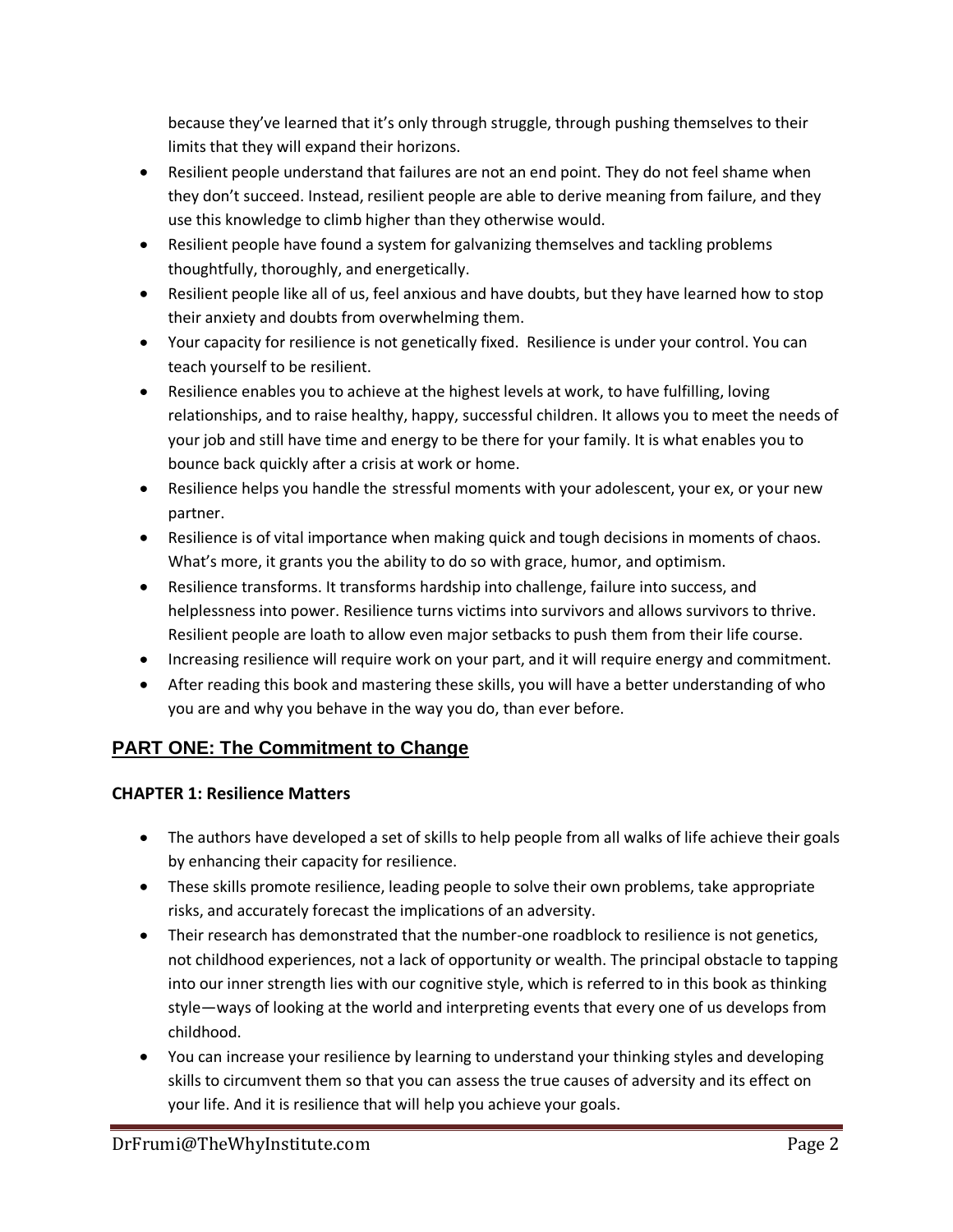You don't need to use every skill every day to see improvement in your resilience. In fact, many people find dramatic changes in their resilience after mastering and using just two or three of these skills.

# **The Nature of Resilience**

- Research has also revealed that humans have four fundamental uses for resilience. Some of us must apply our reserves of resilience to *overcome* the obstacles of childhood—a broken home, poverty, or even emotional neglect or physical abuse. We need resilience to put behind us the damage that may have occurred in our youth and to take responsibility for creating the adulthood we want.
- All of us need resilience to *steer through* the everyday adversities that befall us—arguments with friends and family, disagreements with the boss, or an unexpected expense. Life is rich in stress and hassles, but if you're resilient you will not let the daily tribulations of life interfere with your productivity and well-being.
- Most of us at some point in our adult lives come up against a major setback, a life-altering event that blows us off course. For some it's a job loss or a divorce. For others, the death of a parent or child. These are monumental crises that tax our resilience. And depending on our supplies of resilience, we will either become helpless and resigned, or we will *bounce back* and find a way to move forward.
- These three uses of resilience are reactive in nature, determining our response to adversity. We also explore a fourth use of resilience that transcends our desire to protect and defend ourselves. Those of you whose goal is to find renewed meaning and purpose in life and to be open to new experiences and challenges can apply resilience to *reach out* so that you can achieve all you are capable of.

# **CHAPTER 2: How Resilient Are You?**

- The author's' work on the nature of resilience shows that it is comprised of seven abilities: emotion regulation, impulse control, empathy, optimism, causal analysis, self-efficacy, and reaching out. These seven concrete factors can be measured, taught, and improved.
- Take the RQ test that is an Appendix to this summary and score yourself.

# **CHAPTER 3: Laying the Groundwork**

- The authors' work is founded on decades of research devoted to the study of resilience, the variables that erode it, the factors that buffer it, and the effects of compromised resilience on later achievement.
- There are four principles on which their work is based—the four research-driven pillars that provide the foundation for the skills of resilience.
- *Pillar 1: Life Change Is Possible*
	- o This is based on the belief that people can change their lives. According to this approach, people are not fatalistic victims of their ancestries or of their pasts.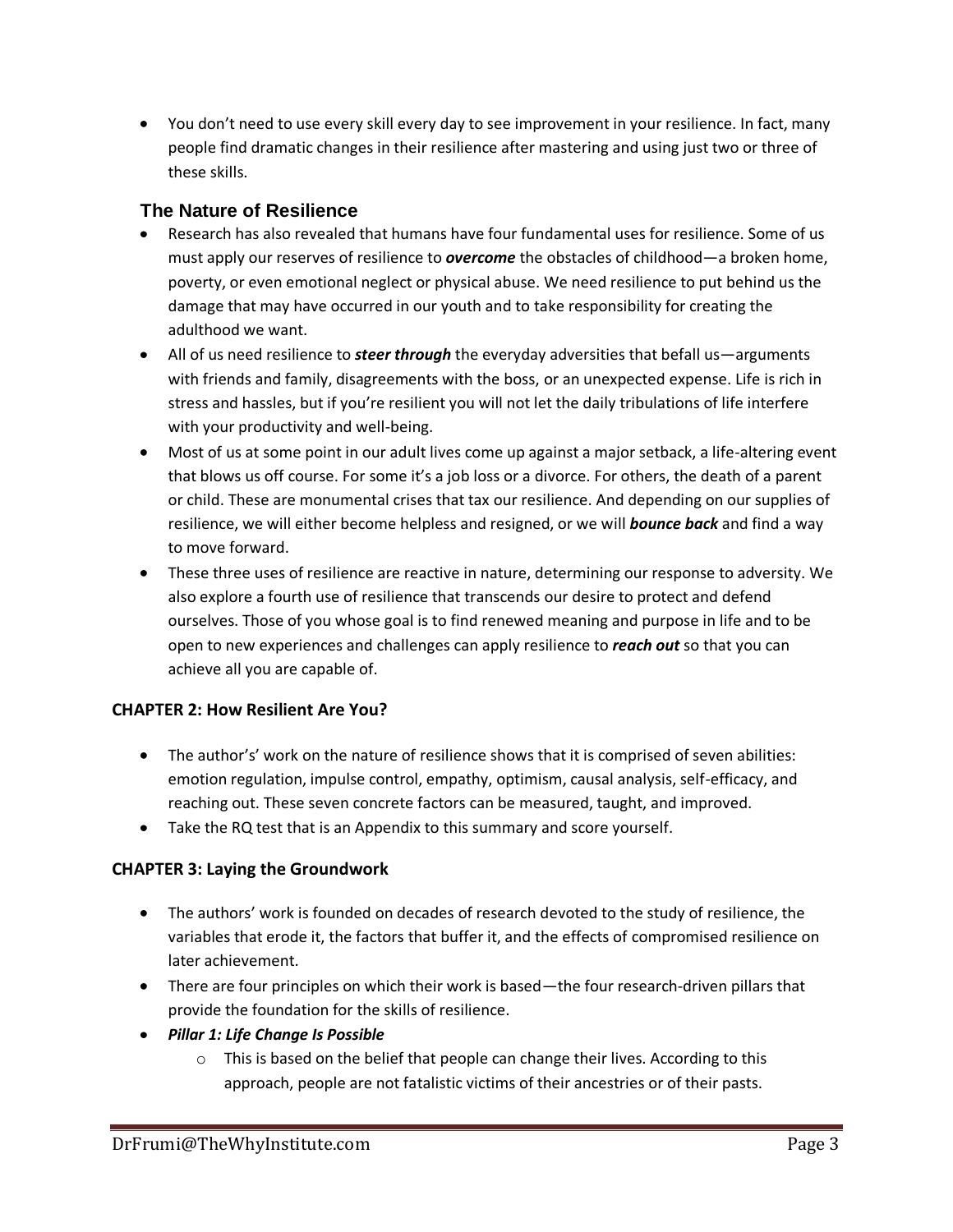- $\circ$  We are free to change our lives at any point if we have the motive and the drive, and if we are equipped with the appropriate skills.
- $\circ$  If thoughts and emotions power behavior, then, even if the scientific method is more difficult to apply, thoughts and emotions must be studied if we are to understand people— including their resilience.
- *Pillar 2: Thinking Is the Key to Boosting Resilience* 
	- $\circ$  The success of cognitive therapy highlights what many of us already suspect—that our thoughts and emotions are the very core of who we are; that they represent our essential humanity.
	- $\circ$  The skills of cognitive therapy form the basis of the seven skills in this book.

# *Pillar 3: Accurate Thinking Is the Key*

- $\circ$  The authors believe that the preponderance of data suggest that there are clear dangers to optimistic illusions and clear advantages to what they call "realistic optimism."
- o *Realistic optimism* is the ability to maintain a positive outlook without denying reality, actively appreciating the positive aspects of a situation without ignoring the negative aspects. It means aspiring and hoping for positive outcomes, and working toward those outcomes, without assuming that those outcomes are a foregone conclusion.
- $\circ$  Realistic optimism does not assume that good things will happen automatically. It is the belief that good things may happen and are worth pursuing but that effort, problem solving, and planning are necessary to bring them about.

# *Pillar 4: Refocus on the Human Strengths*

- $\circ$  Resilience, then, is the basic strength, underpinning all the positive characteristics in a person's emotional and psychological makeup.
- $\circ$  A lack of resilience is the major cause of negative functioning. Without resilience there is no courage, no rationality, no insight. It is the bedrock on which all else is built.
- $\circ$  Some of us need more resilience just to get us out of the negatives. Others want more resilience so they can flourish. The skills you learn in this book can help you do both.

# **PART TWO: Mastering the Seven Skills**

# **CHAPTER 4: Learning Your ABCs**

# **Know Thyself, Then Change**

- The authors have grouped the seven skills of resilience into two categories: know thyself skills and change skills. The three know thyself skills are designed to guide you toward a better understanding of how your mind works. They help build your self-awareness.
- The know thyself skills—Learning your ABCs, Avoiding Thinking Traps, and Detecting Icebergs give you a map of your beliefs, feelings, and behaviors and how they are interconnected. After you've mastered these three skills, you will have greater insight into how you see yourself and the world and why you react to events as you do.
- Insight is the first step of change, but it is not sufficient. Even after you have learned the know thyself skills, you will learn the four change skills. You'll learn to identify the true causes of a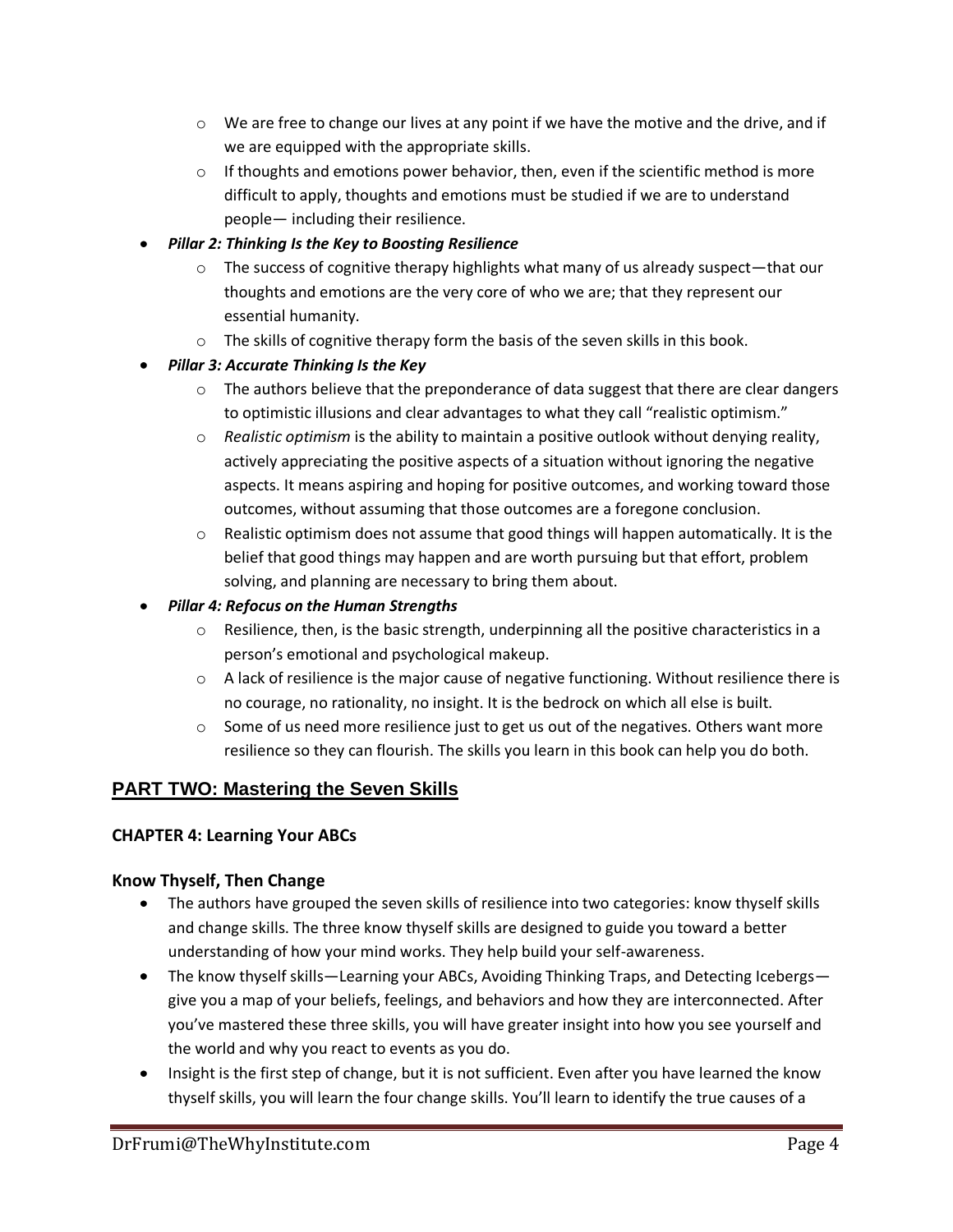problem and accurately assess where you have control to fix or recover from it. You'll learn how to keep the implications of problems in perspective and how to fight back against your nonresilient beliefs in real time.

# **You Are What You Think**

- The foundation of the seven skills of resilience is built on the simple realization that our emotions and behaviors are triggered not by events themselves but by how we interpret those events.
- The first skill is Learning Your ABCs. Specifically, it guides you to a greater understanding of the recurrent situations in which you are least resilient. ABC equips you with the skill to detect your thoughts when you are in the midst of an adversity and to understand the emotional impact of those beliefs.

#### **A. Adversity—What Pushes Your Buttons?**

- The first step in the ABC skill is to identify the adversities that challenge your resilience.
- Here is a partial list of possible adversities:
	- o Maintaining balance between work and family
	- o Juggling several tasks at once
	- o Recovering from a bad breakup
	- o Dealing with other people's anger
	- o Negotiating household responsibilities with your partner
	- o Losing your job
	- o Hosting dinner parties
	- o Being diagnosed with a serious illness

#### **B. Your In-the-Moment Ticker-Tape Beliefs**

- Once we've identified our "A"s—our adversities—we can start to concentrate on our "B"s—our beliefs.
- Ticker-tape beliefs are the thoughts that run through your mind, your awareness—that determines how you feel and what you decide to do in the midst of an adversity, challenge, or new experience. Most often, these are the beliefs you will focus on when using the skills of resilience.
- Your ticker-tape beliefs place you squarely on an emotional and behavioral trajectory that will either facilitate your ability to handle the situation or cause you to stumble and falter. In other words, they directly affect the emotions you feel and the actions you take in response to adversity. If you want to improve your ability to respond to adversity you must listen to what you are saying to yourself when it occurs.
- Two categories of beliefs are particularly important to understand when building resilience: *causal beliefs*, which we call "*why beliefs*"—and *implication beliefs*—"*what-next beliefs*."
- The leading "causal attribution" researchers, Martin Seligman among them, have found that every answer to the question "why" can be described along three dimensions. Seligman called these dimensions personal (me versus not me), permanent (always versus not always), and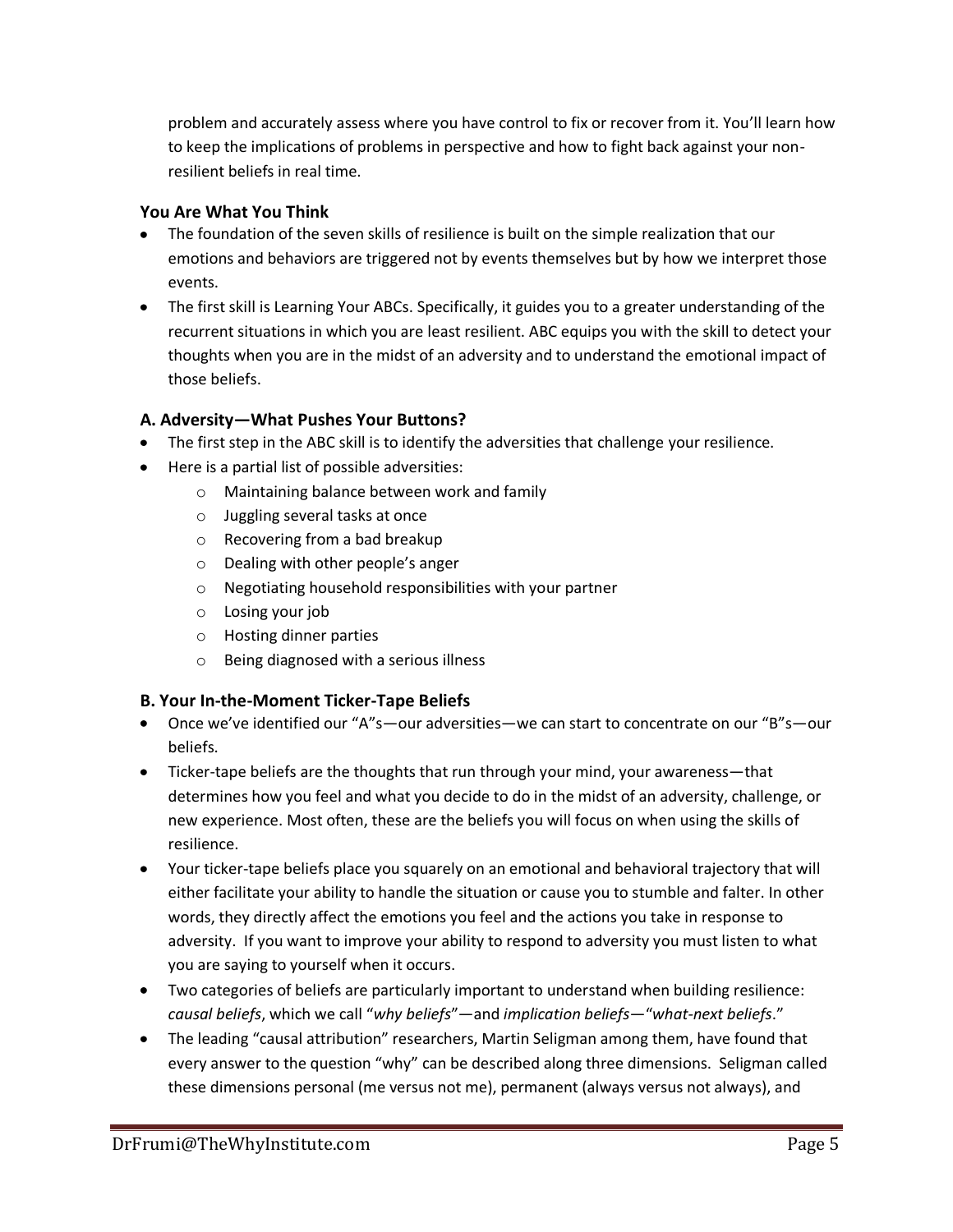pervasive (everything versus not everything) and that people tend to answer the question "why" the same way, over and over again.

- The better you are at identifying and labeling your "why" beliefs, the easier it will be for you to change them when they interfere with your ability to respond to adversity.
- Many of us experience what-next beliefs that are catastrophic and highly improbable. Far from preparing us for real threat, the anxiety that these beliefs cause hampers our problem-solving efforts—and undermines our resilience.
- 5ome people's ticker tapes are a hodgepodge of beliefs: some evaluation, some narration, a few ideas about why, a couple of predictions. But for the most part, people have a dominant style.
- The challenge for you today is to start refining your understanding of how you think.

# **C. Consequences Are Feelings and Behaviors**

- You've started thinking about "A"s—the adversities that push your buttons—and "B"s—the beliefs that run through your head when you are confronted with adversities. Beliefs matter because they shape the quality and intensity of your feelings and influence your behaviors your Consequences ("C"s)—the way you feel and what you do in the moment of an adversity or challenge.
- We care about feelings and behaviors for a very simple reason: Your success at work and in relationships, your mental health, and even to a large extent your physical health is nothing more than a composite of your mood and behaviors. Resilient people are able to regulate their emotions and control their reactions so that they respond appropriately in any given situation.
- The goal is not to be in a good mood at all times or to never give up. Rather, the goal is to have your emotions and behaviors be productive, appropriate responses to the facts of the situation, not knee-jerk reactions to your ticker-tape beliefs.

# **Violation of Your Rights Leads to Anger**

- The anger family of emotions, including annoyance, irritability, acrimony, outrage, fury, and wrath to name just some, is brought on by the belief that someone has intentionally violated your rights; that someone has set out to harm you.
- People who misperceive harm and believe their rights have been violated when they have not lack resilience and suffer a great deal. People who anger easily and have poorer impulse control wreak havoc in their own lives and in the lives of those around them.

# **Real-world Loss or Loss of Self-worth Leads to Sadness and Depression**

People who are "why" oriented and who focus on internal causes of problems are more likely to feel sadness and depression when things go wrong. Nothing erodes resilience more quickly than depression.

# **The Violation of Another's Rights Leads to Guilt**

- If your emotional life is governed by guilt, you are wasting too much energy on that emotion. That's not to say that all guilt is bad—some guilt is a good thing.
- Guilt may have evolved because it helps us to change our course of action and make amends. When our guilt stems from situations like overeating, procrastinating, or wasting money, it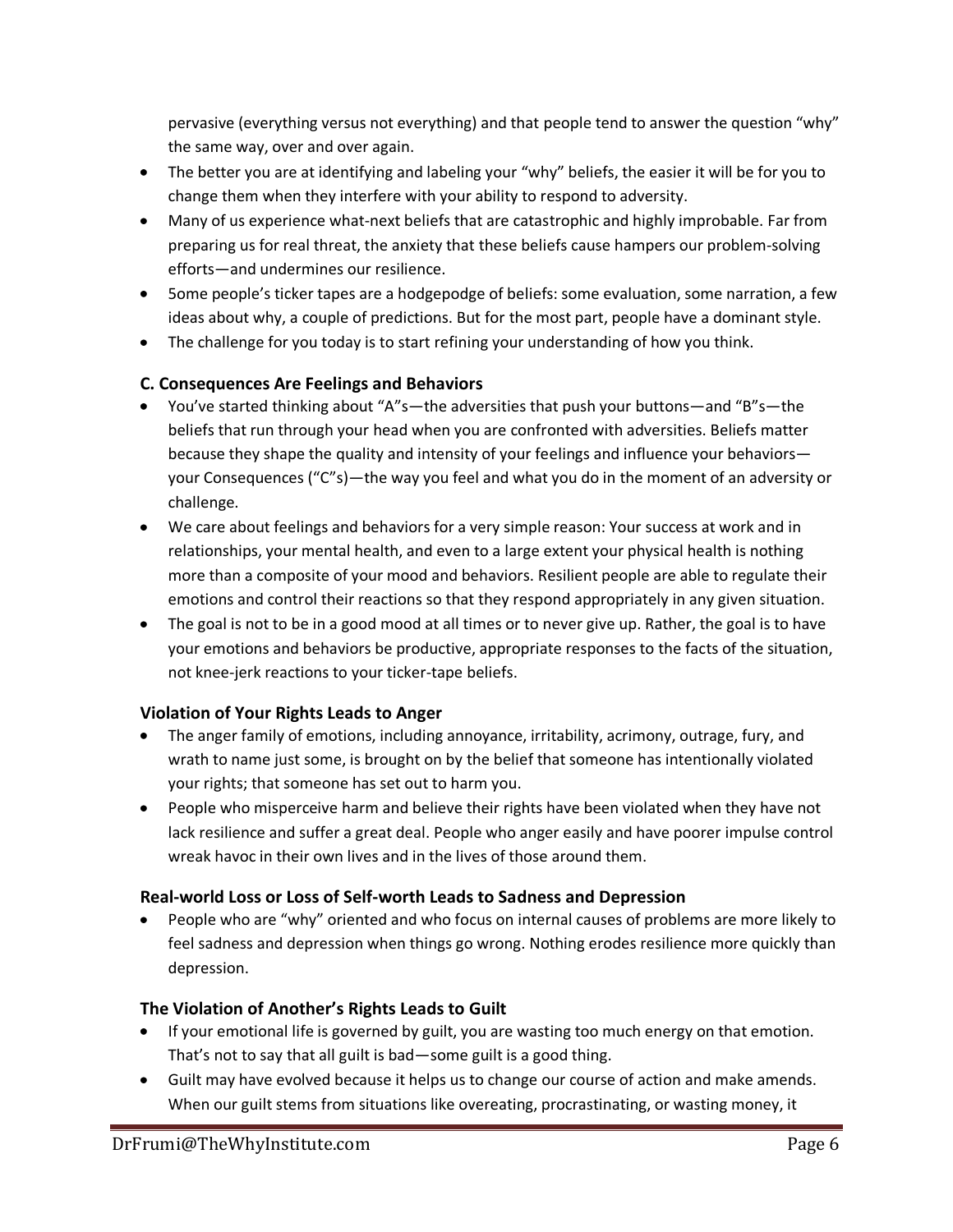signals us that there has been a breakdown in self-control. Guilt acts as an internal brake of sorts, forcing us to notice what we are doing that makes us feel this way. It forces us to pause and provides us the opportunity to regain control of ourselves.

- We've all experienced the "internal brake" function of guilt. One useful function of guilt is to get us to stop doing whatever it is that we are doing that is generating the guilt.
- Another is to motivate us to make amends. Researchers point out that, although some of us experience guilt and blame, many people appear to be prone to one more than the other.
- Blame-prone people believe that weaknesses in their character and flaws in the self are the cause of most of the transgressions they commit. Guilt- prone people tend not to look past the level of behavior; they believe, as it were, "I did a bad thing, but I am not a bad person."

#### **Future Threat Leads to Anxiety and Fear**

- Anxiety and fear affect almost every system of our bodies. Our physiology changes. And behavior and thinking changes as well.
- Even if the level of anxiety you experience is mild, you can still learn to identify the what-next beliefs that brought on the emotion.

#### **Comparing Yourself Negatively to Others Leads to Embarrassment**

- The notion of personal standards helps explain why there is great variability in the situations that trigger embarrassment; what generates embarrassment in some people does not disturb the equanimity of others because we do not all have the same personal standards.
- Embarrassment is rooted in social comparison. We feel the greatest embarrassment in the presence of others.
- What matters most in the context of resilience is how you respond in moments of social interaction—when your idea is nixed by your work team, when you are chastised in front of your friends, when your boss tells you that she is underwhelmed by your performance.
- When we listen to people's ticker-tape beliefs in the moment of their embarrassment, they almost always include references to others. They center on the fear that they have lost standing in front of people whose opinions matter.

#### **How to Use the B-C Connections**

- The knowledge of these B-C connections is the foundation of self-.awareness. By listening to your ticker tape, you can make sense of, even predict, what emotions and behaviors will follow. And, as you will see, each of the next six skills of resilience build on ABC.
- There are two important uses of the B-C connections. You can use them to disentangle the mixture of emotions you experience when faced with a button-push adversity; or to identify the beliefs that are causing you to get "stuck" in a particular emotion, gain understanding of why you reacted as you did, and learn to keep your bearings in even the most stressful of circumstances.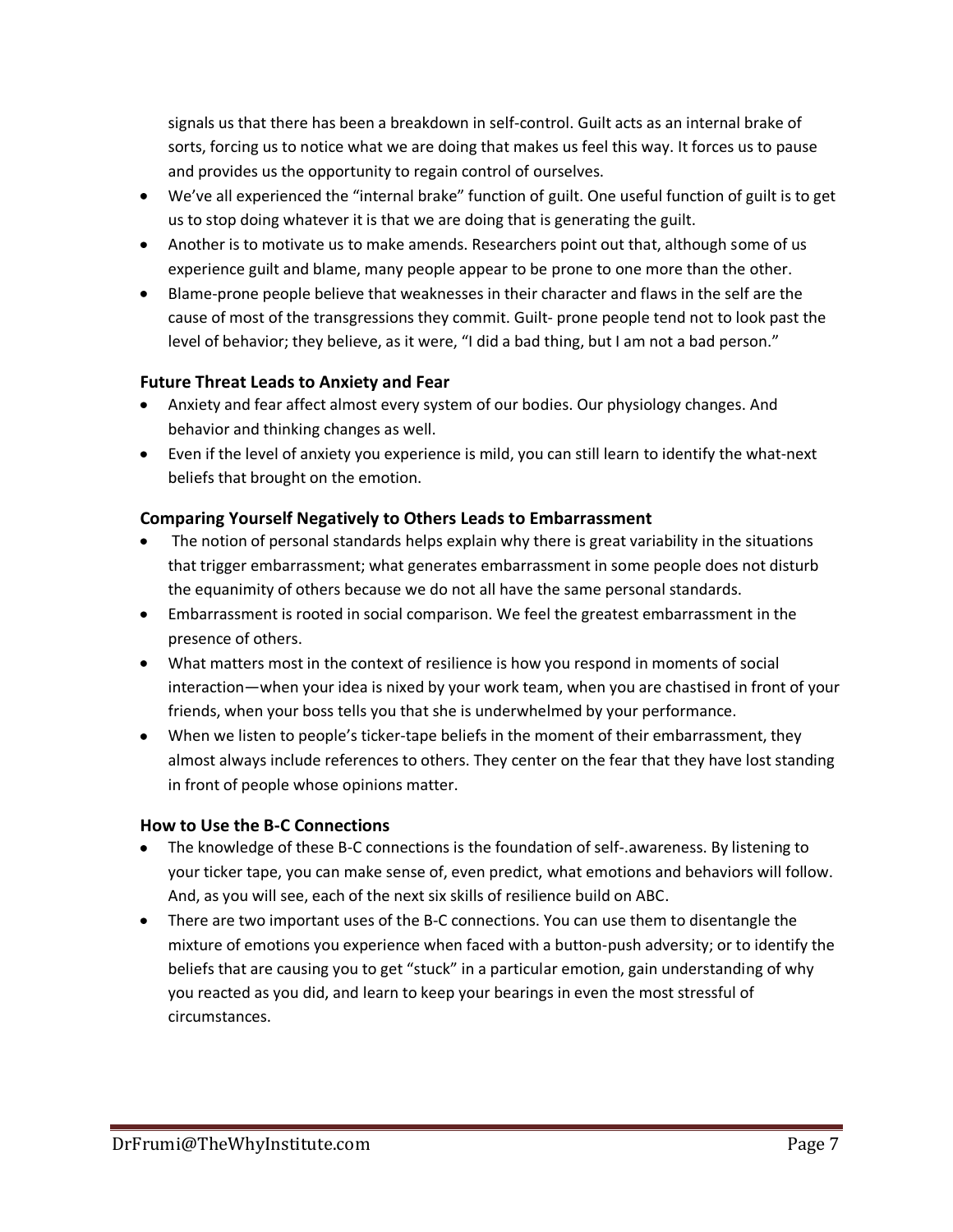#### **ABC Exceptions**

- In some cases, events are so severe that your reactions are driven by the event itself, not your beliefs about the event. When a loved one dies, the emotions that follow largely stem from the tragedy itself, not from one's interpretations of the tragedy.
- This fact does not mean that one's beliefs play no role in healing from tragedies and that the ABC skill serves no purpose. To the contrary, your beliefs and resilience determine how quickly and how easily you will regain control of your emotions and behaviors following colossal experiences.
- There's another instance in which the ABC model doesn't hold true. The amygdala, stores the emotional aspects— in some situations, the amygdala can override the neo-cortex, which serves motor, sensory, and cognitive functions, causing our emotions to prevail over our thinking. This is referred to as an "*Amygdala Hijack*." The speed with which the amygdala reacts has clear survival value.

#### **CHAPTER 5: Avoiding Thinking Traps**

The second skill of resilience—is Avoiding Thinking Traps.

#### **The Eight Common Thinking Traps**

While almost all of us have made all of the thinking errors at one time or another, each of us tends to be most vulnerable to two or three traps.

#### *THINKING TRAP 1: JUMPING TO CONCLUSIONS*

- This is a thinking trap of making assumptions without the relevant data.
- In describing this thinking trap, the authors are not suggesting that intuition is a bad thing. The gut feelings we get about a situation, particularly those around danger, are often valuable. But most of the intuitions we have do not require immediate action.
- Most intuitions, just like assumptions, can benefit from gathering more information. In fact, they suggest that you treat intuitions and jumping to conclusions in the same way. That is, by all means take them seriously, but treat them as theories, not facts.

#### *THINKING TRAP 2: TUNNEL VISION*

- Tunnel vision is most often directed toward negative outcomes, since being broadsided by an unexpected boon doesn't carry the same survival threat as an unanticipated adversity.
- But some people develop styles that tunnel their vision for the positive. And while ABC dictates that such people will avert negative emotions, such as anxiety and sadness, positive tunnel visioning creates problems of its own.

#### *THINKING TRAP 3: MAGNIFYING AND MINIMIZING*

- Most people who magnify the negatives and minimize the positives in their lives are not aware that they are in a thinking trap.
- Unlike people with tunnel vision, magnifiers and minimizers have registered and can remember most of the events that have occurred, but they tend to overvalue some and undervalue others.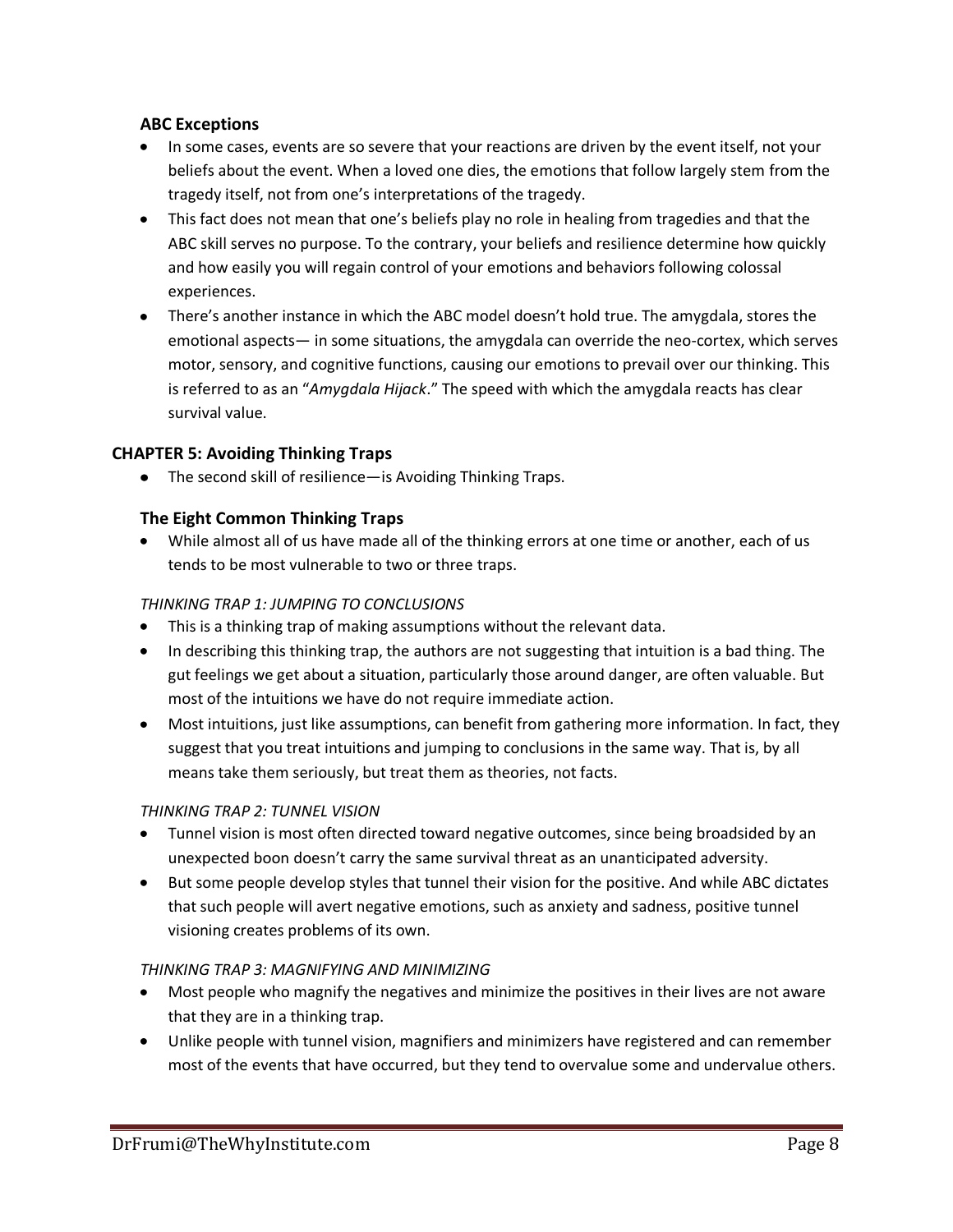- Some people do the opposite—they magnify the good and minimize the bad. Those who magnify the positive and minimize the negative may be underestimating the real need for life change.
- If you fall into the maximizing and minimizing thinking trap often, your professional relationships will suffer. People do not like to work with someone who is forever forecasting doom and gloom. Not only is it unpleasant, but negative moods slow creativity and problem solving, for both the individual experiencing them and for members of the team. People tend to think less clearly, less flexibly, and less effectively when they are angry or sad. Colleagues start to distance themselves from those who can't rein in that negativity.
- Resilience rests on an accurate appraisal of one's life. Extreme pessimists and extreme optimists will suffer equally.

# *THINKING TRAP 4: PERSONALIZING*

- This is the reflex tendency to attribute problems to one's own doing.
- Personalizing will lead to beliefs of violating the rights of others and so to the emotion of guilt.
- It's important to acknowledge the adaptive edge to personalizing. In many cases, we think that if we attribute the cause of the problem to ourselves, then we grant ourselves the power to solve it.
- Resilience comes when you believe that you have the power to control the events in your life, the power to change what needs changing—and that belief is accurate.
- There are two occasions when attributing the cause of a problem to oneself does not increase resilience. First, if you—like Personalizers - only see the internal causes of a problem and systematically ignore the external causes, then your resilience will be lowered. Second, selfefficacy and therefore resilience, hinges on whether you believe the internal causes of the problem are changeable or not.

# *THINKING TRAP 5: EXTERNALIZING*

- Externalizing is the flipside of personalizing. Externalizers fail to locate those elements of an adversity that are genuinely of their doing and within their control.
- Seen through the lens of ABC, while Externalizers avoid sadness and guilt, they instead find themselves prone to anger.

# *THINKING TRAP 6: OVERGENERALIZING*

When you overgeneralize global characteristics in others, you've stripped them of control, at least in your mind, just as Personalizers who overgeneralize strip themselves of control.

# *THINKINGTRAP 7: MIND READING*

- Many of us are mind readers. We believe we know what those around us are thinking and we act accordingly. Some mind readers expect others to know what they are thinking.
- Just as personalizing and overgeneralizing tend to co-occur, mind reading has a common partner. People who mind read tend to jump to conclusions.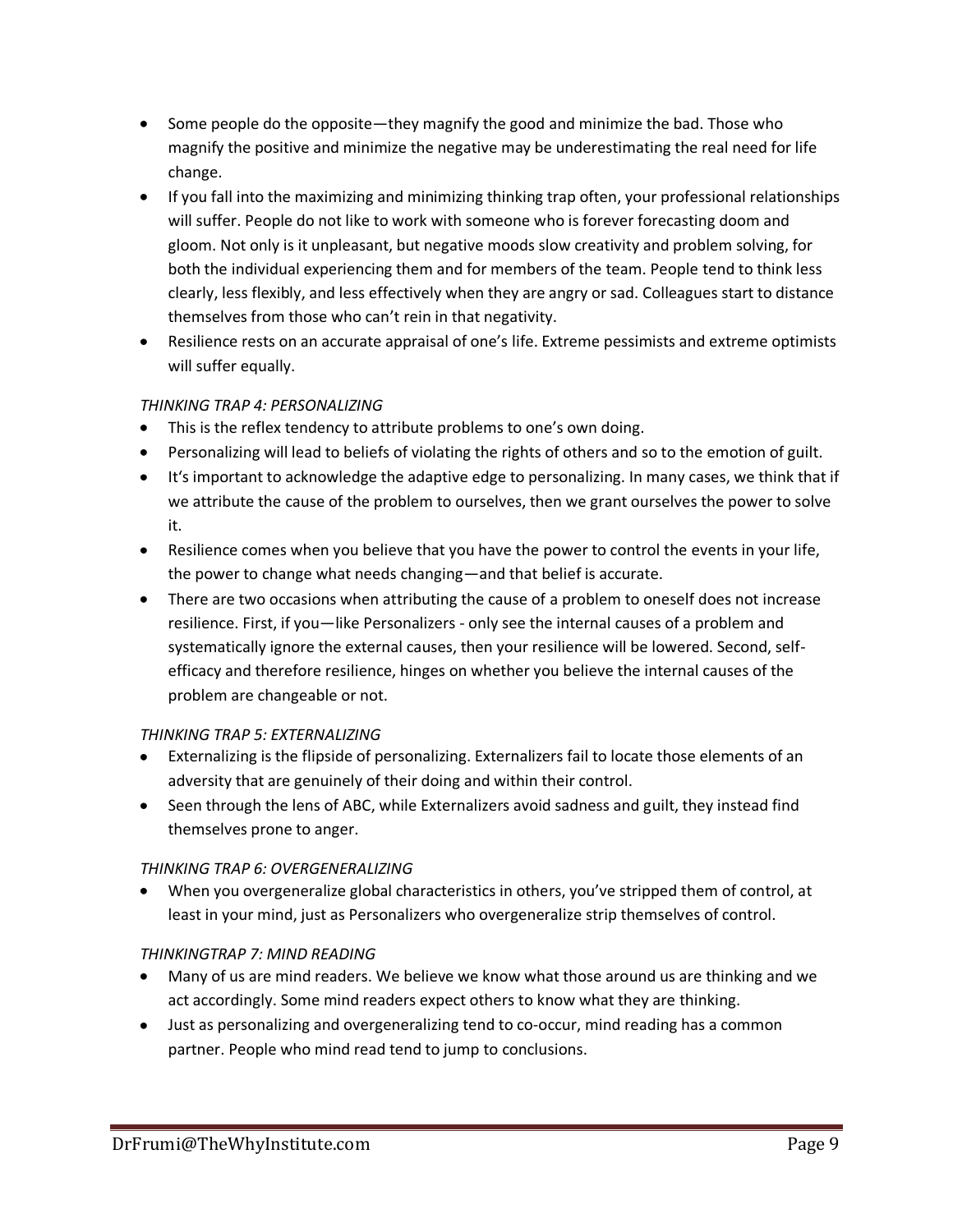#### *THINKING TRAP 8: EMOTIONAL REASONING*

Emotional reasoning is about drawing conclusions, usually false conclusions, about the nature of the world based on one's emotional state.

# **Why Do We Fall into Thinking Traps?**

- We probably could avoid the traps if we were more logical, but research shows that humans are poor logicians.
- To understand the world, we usually have to piece together the general rules of how it operates by ourselves. Most of our thought processing involves using our intellect to detect patterns or rules about the world based on our experiences. This is a process of induction— of building general rules from an accumulation of specific examples.
- This is where the skill of Avoiding Thinking Traps comes in. The skill doesn't deny that building theories about the world and ourselves through induction is useful. Rather, it helps us recognize the mistakes we make most often in the inductive process and to become better at it.

# **Simple Questions to Avoid Thinking Traps**

- If you tend to jump to conclusions, you know that speed is your enemy. Your goal should be to slow down. Then ask yourself what evidence you've based your conclusion on. Are you certain, or are you guessing?
- When reviewing moments when you're prone to tunnel vision, you need to refocus yourself on the big picture. Ask yourself: What is a fair assessment of the entire situation? What is the big picture? How important is this one aspect to the big picture? These questions will help you broaden your perspective beyond the tunnel.
- If you find that you overgeneralize, you need to look more closely at the behaviors involved. Ask yourself: Is there a narrower explanation than the one I've assumed to be true? Is there a specific behavior that explains the situation? What does impugning my (or someone else's) character buy me? Is it logical to indict my (or another's) character and/or worth as a human based on this specific event?
- Do you magnify the bad and minimize the good? If so, then you need to strive for balance. Ask yourself: Were there any good things that happened? Did I do anything well? Alternatively, if you tend to dismiss the negative, ask yourself: Am I overlooking any problems? Were there any negative elements that I am dismissing the importance of?
- If you are a Personalizer, you need to learn to look outward. Ask yourself: Did anyone or anything else contribute to this situation? How much of the problem is due to me and how much is due to others?
- On the flip side, if you habitually externalize, you need to start holding yourself accountable. Ask yourself: What did I do to contribute to this situation? How much of the problem is due to others, and how much is due to me?
- Mind readers need to learn to speak up and ask questions of others. But first, ask yourself: Did I make my beliefs or feelings known directly and clearly? Did I convey all of the pertinent information? Am I expecting the other person to work hard at figuring out my needs or goals?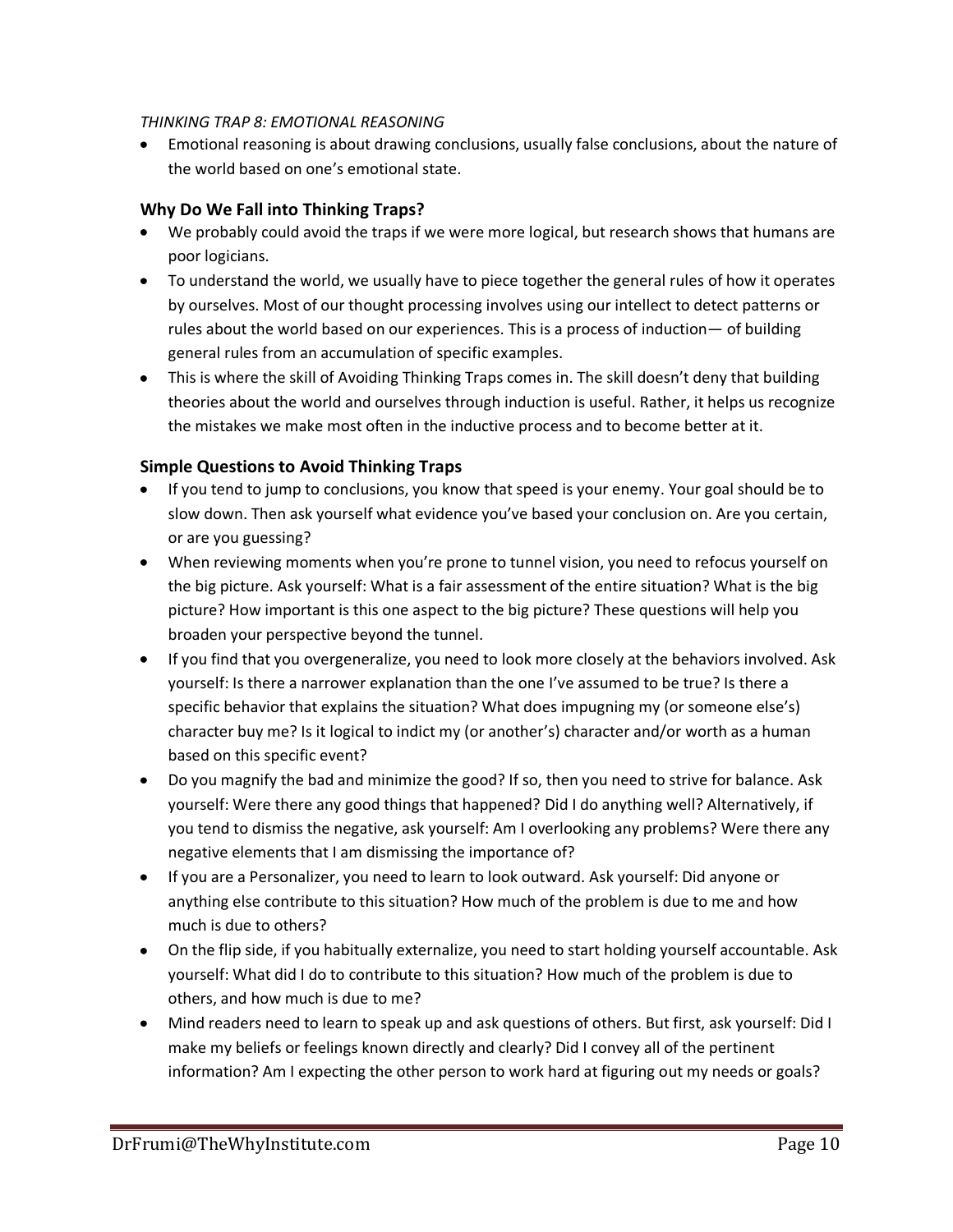Finally, if you lapse into emotional reasoning, you need to practice separating your feelings from the facts. Ask yourself: Have there been times when my feelings didn't accurately reflect the facts of a situation? What questions must I ask to know the facts?

# **CHAPTER 6: Detecting Icebergs**

- Now it's time to move from the level of ticker-tape beliefs to the deeper beliefs and values that affect our emotions and behavior—and that may be placing a ceiling on your resilience.
- Have you ever had a time when your emotions seemed too intense? Or maybe there have been times when your behavior seemed overboard or out of line.
- Sometimes your ticker-tape beliefs don't explain the intensity of your reaction to a given situation. When that happens, it's a sign that you are affected by an underlying belief—a deeply held belief about how the world ought to operate and how you feel you ought to operate within that world.
- Examples of underlying beliefs include "I should succeed at everything I put my mind to" or "Getting emotional is a sign of weakness."
- Mastering the skill of Detecting Icebergs is an important step in increasing your emotion regulation, empathy, and reaching out scores on your RQ profile. More important, it's a skill that will significantly improve your relationships.

# **Surface Beliefs versus Underlying Beliefs**

- Ticker-tape beliefs are your in-the-moment beliefs about an adversity and that they drive your emotions and behaviors. You can think of ticker-tape beliefs as surface beliefs, because they float on the surface of your awareness.
- Sometimes your ticker-tape beliefs don't explain your reactions. When that's the case, it means that you're responding not to your ticker-tape beliefs but to your underlying beliefs fundamental, deep-rooted beliefs about who you are and your place in the world.
- Underlying beliefs are general rules about how the world ought to be and how you should operate within that world. Because they're general rules, they apply to many different adversities. And since they are general rules, once you've identified and challenged them, you'll become more resilient in many areas of your life.
- You use Detecting Icebergs to bring your underlying beliefs to the surface so that you can evaluate them and, in essence, determine what's making you "tick."

# **Iceberg Beliefs**

- Many people have iceberg beliefs that fall into one of three general categories or themes: achievement, acceptance, and control.
- ACHIEVEMENT People who are achievement oriented tend to have an underlying belief that success is the most important thing in life. Iceberg beliefs around perfectionism are also common for achievement-oriented people, and they often suffer from tunnel vision, one of the thinking traps.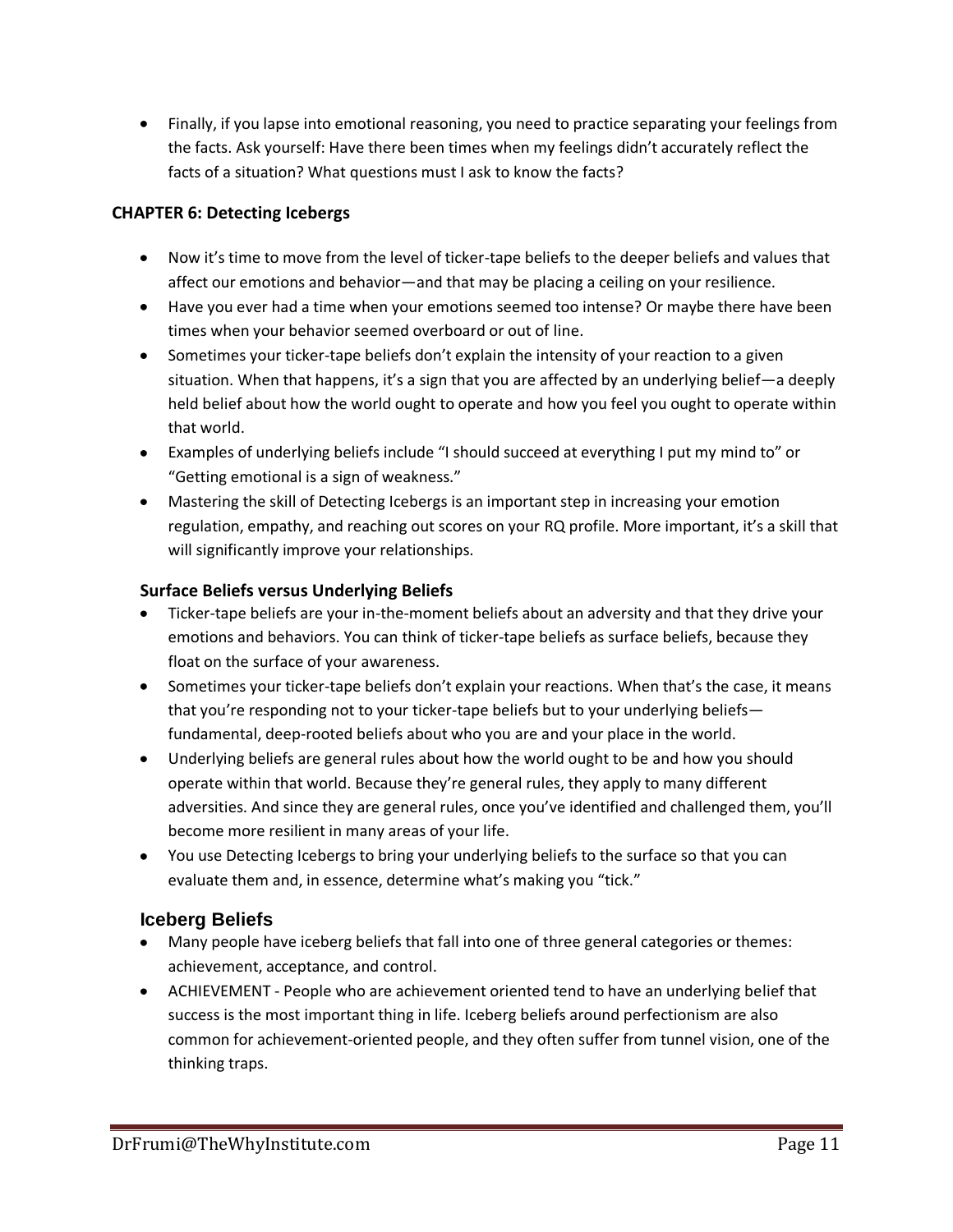- ACCEPTANCE the need to be liked, accepted, praised, and included by others. People who are governed by an underlying need for acceptance are more likely to notice, and then overreact to, interpersonal slights and conflicts. Acceptance-oriented people tend to jump to conclusions and mind read.
- CONTROL People who are control oriented have underlying beliefs about the importance of being in charge and in control of events. People who have strong iceberg beliefs around control tend to have a heightened sensitivity to experiences in which they are not in charge or are not able to change the course of outcomes. The cost-benefit ratio of iceberg beliefs is important to assess. Indeed, alter you have identified your iceberg beliefs, the fundamental questions you must ask yourself are: What is this belief costing me? How is it helping me? And how can I change it so that I reduce the costs and increase the benefits?

# **How Iceberg Beliefs Can Hurt You**

- Four problems can arise from iceberg beliefs, each of which will undermine your resilience:
- 1. Iceberg beliefs can become activated at unexpected times, which lead to out-of-proportion emotions and reactions.
- 2. Their activation might lead to emotions and behaviors that, although not extreme, are mismatched to the situation.
- 3. Contradictory iceberg beliefs can make it hard to make decisions.
- 4. Iceberg beliefs can become too rigid, which causes you to fall into the same emotional patterns over and over again.

# **How to Detect Your Iceberg Beliefs**

- The goal of Detecting Icebergs is to make you aware of the iceberg beliefs that are:
	- $\circ$  Unwittingly causing you to overreact or react in a way that is different from what your ticker tape would predict
	- o Undermining your decision making
	- o Causing you to over-experience a particular emotion
- The first step when detecting iceberg beliefs is to describe the ABC. As with all of the skills, you have to begin by breaking down your experience into the facts of the situation, listing your ticker-tape beliefs, and identifying the in-the-moment emotions and behaviors.
- Detecting icebergs will help you to identify the deep beliefs that interfere with your ability to respond effectively to adversity. As you practice this skill, you probably will find that you have a core set of iceberg beliefs that affect your mood and behavior over and over again—across a variety of situations. Once you've identified what they are, it's time to shift out of insight mode and start changing the beliefs that are getting in your way.

# **CHAPTER 7: Challenging Beliefs**

# **Life Change Is Possible**

• The next four skills are about how to create that change. These skills will change your thinking to view the world more accurately, to be a better problem solver, to be less at the mercy of your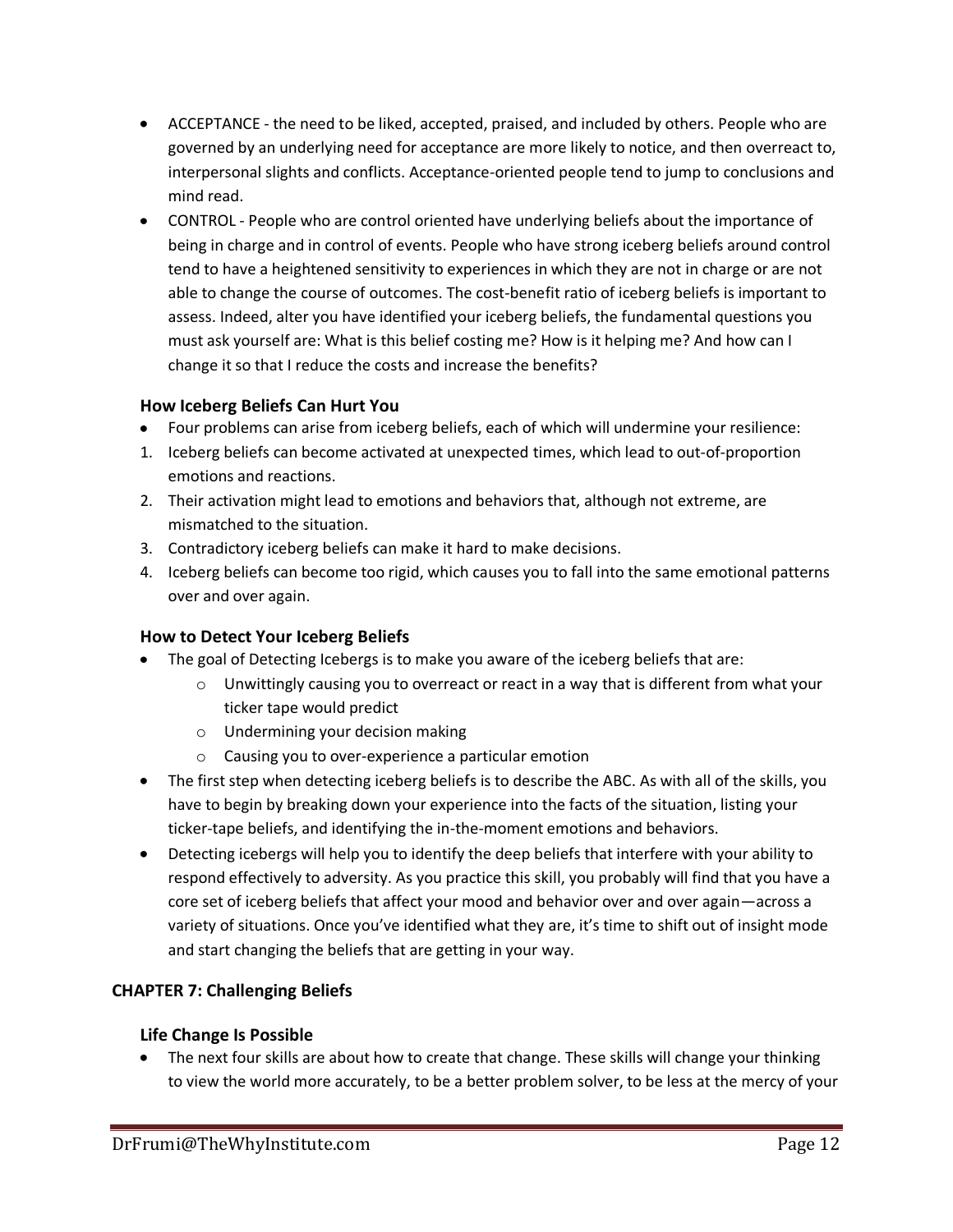emotions and behaviors, to respond better when adversity strikes—in short, to be more resilient.

- The self-analysis the skills encourage you to do is also the groundwork for the change skills. You can't change your beliefs until you detect what they are, whether by doing ABC to tune in to your ticker tape or by detecting your iceberg beliefs.
- Once you've uncovered all the beliefs that play a role in determining how you feel and behave in the wake of an adversity, the next step is to evaluate how accurate—how realistic—those beliefs are and to change to more accurate beliefs when necessary.

# **The Seven Steps of Challenging Beliefs**

- Challenging your beliefs will help you to clarify your problems and find better, more permanent solutions to them. You have to start at the beginning: ABC.
- **STEP 1. ABC AN ADVERSITY**
- STEP 2. PIE CHART THE CAUSES The second step in Challenging Beliefs helps you get a deeper understanding of your why beliefs and how they affect your problem. The beliefs we want to test when challenging our beliefs are those that are specifically about cause: Create your own pie chart of your "why" beliefs.
- STEP 3. IDENTIFY YOUR EXPLANATORY STYLE Explanatory style is our learned response to adversity, a pattern of ready made explanations for the problems we experience. Remember that explanatory style can be described in three dimensions: "me-not me," "always-not always," "everything-not everything." Our explanatory style limits our problem solving. The next step in the Challenging Beliefs process, then, is to map out how our explanatory style hurts our ability to solve our problems.
- STEP 4. BEING FLEXIBLE We're blind to most causes outside our explanatory style, we come up with tired old solutions that try to reverse those same old causes, and we fail at solving the problem yet again. To get out of this loop, we need to break out of our explanatory style, and that means getting more flexible. When it comes to why beliefs, the three dimensions of your explanatory style is the box you're stuck in. To be creative, to think outside the box, we have to use the three dimensions of explanatory style to code the "why" beliefs that first pop into our heads and generate some alternative reasons why an adversity has occurred.
- STEP 5. BEING ACCURATE -Getting more accurate in our "why" beliefs is an essential part of the Challenging Beliefs process. The biggest obstacle to becoming more accurate is your confirmation bias, a mechanism which leads us to hold on to information that's consistent with our explanatory style while filtering out contrary evidence—details that don't fit neatly into our prepackaged perceptions. For this reason, you have to search deliberately for evidence both for and against each belief.
- STEP 6. NEW PIE CHART Construct a new pie chart for your adversity. Include only those beliefs, either initial or alternative, that are supported by evidence.
- STEP 7. NEW SOLUTIONS Now you want to rate the changeability of each of the slices of your new pie—how subject each cause is to change.
- Challenging Beliefs is especially useful for people who wrestle with sadness, anger, guilt, and embarrassment.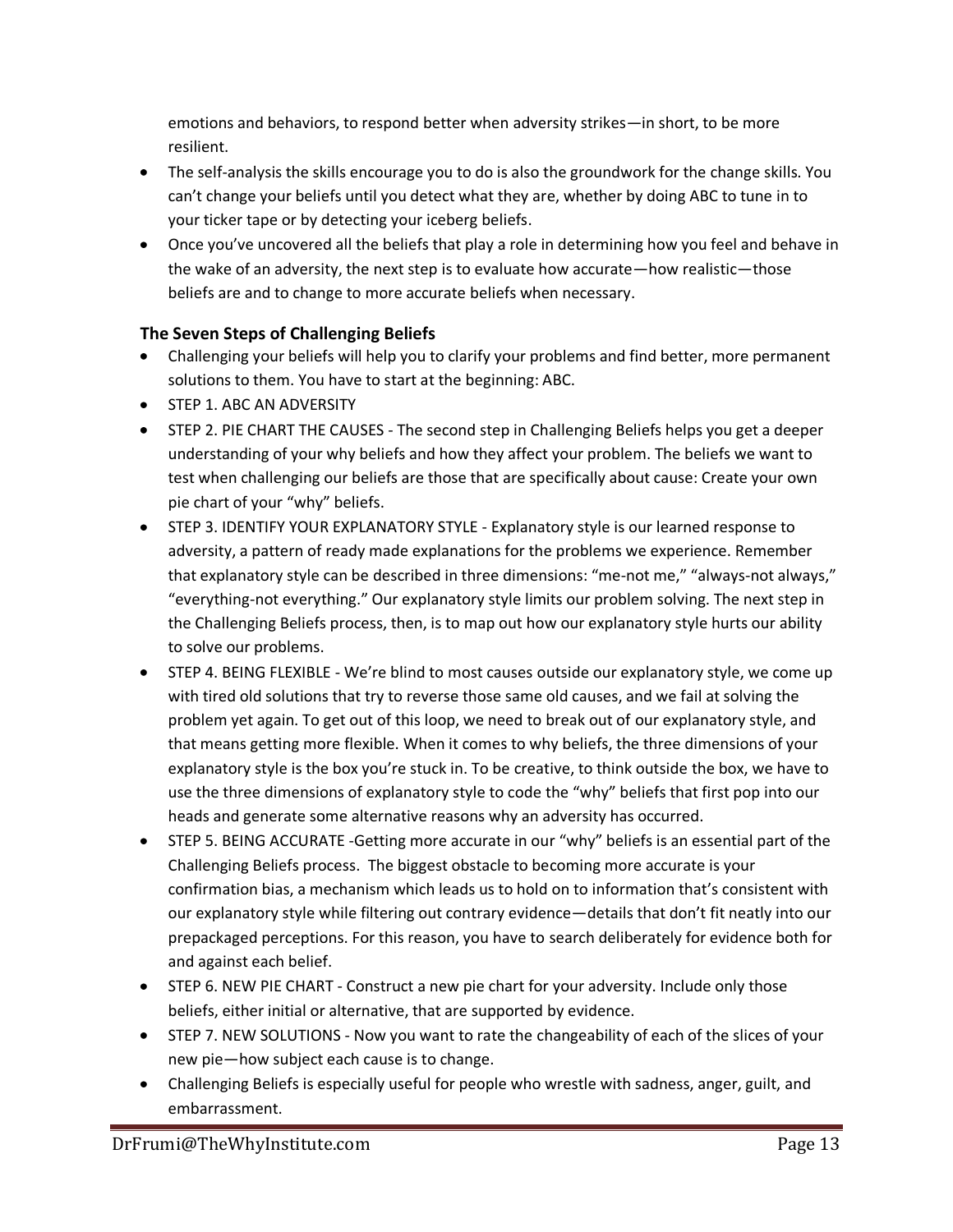#### **CHAPTER 8: Putting It in Perspective**

- Putting It in Perspective is a skill that, by changing your beliefs about future threat, brings your anxiety down to a manageable level—a level that is more in proportion with the real degree of threat. That's when you are best able to prepare for the most likely consequences of an adversity.
- Putting It in Perspective works with our beliefs about the implications of the adversity— what's going to happen in the future now that the adversity has struck.
- By helping you to curb your worst-case fears, Putting It in Perspective can substantially increase your sense of optimism about the future. And with your fears in check, you will be freed up to reach out and take advantage of the myriad opportunities that come your way.
- Whether you use Putting It in Perspective to quell overwhelming anxiety or to stay alert to an actual threat, it will bring you greater resilience through superior emotion regulation, impulse control, and realistic optimism.
- **Step 1. Write Down the Ticker-Tape Chain**  When looking back at the adversity, the first step is to write down your future-threat ticker-tape beliefs as they occurred, as each catastrophic belief chained into the next. The seductive nature of the catastrophic chain is compounded because elements of the chain are true, not in the sense that they are highly probable but that they flow logically one from the other. Patches of logic in our catastrophic chain make it easier for people to glide over and accept the other parts of the chain. The seductive nature of the chain coupled with your mounting anxiety is why your catastrophic beliefs seem so real when you're in the midst of them.
- **Step 2. Estimate the Probabilities of Your Worst-Case Fears** The key to ending your catastrophizing is, of course, to break free of the chain of future-threat beliefs. And the best way to do that is to underscore what you know as fact. Then establish what's most likely to happen and take steps to prepare for it.
- **Step 3. Generate Best-Case Alternatives** –Constructing an equally low probability best-case scenario does two things. First, it forces you out of your worst-case scenario thinking. Second, your best-case story will make you laugh. And there is nothing like a little humor to lower your anxiety and get you in a better place to deal with the real problems before you.
- **Step 4. Identify Most Likely Implications**
- **Step 5. Problem Solve the Most Likely -** Come up with two or three ways that you could have fixed the real problems that stemmed from your adversity.

# **Unrealistic Optimism—Overly Positive Implications Beliefs**

It's clear that unrealistic optimism, since it underestimates risk, can lead us to engage in behaviors that are potentially harmful. Unrealistic optimists believe that they lack the vulnerabilities, such as "cancer" genes, that put others at risk, or they think they have strengths to protect them that others lack—like exceptional driving skills. They distinguish themselves from the typical "victim," and in doing so they fail to see that, in many cases, they are also at genuine risk.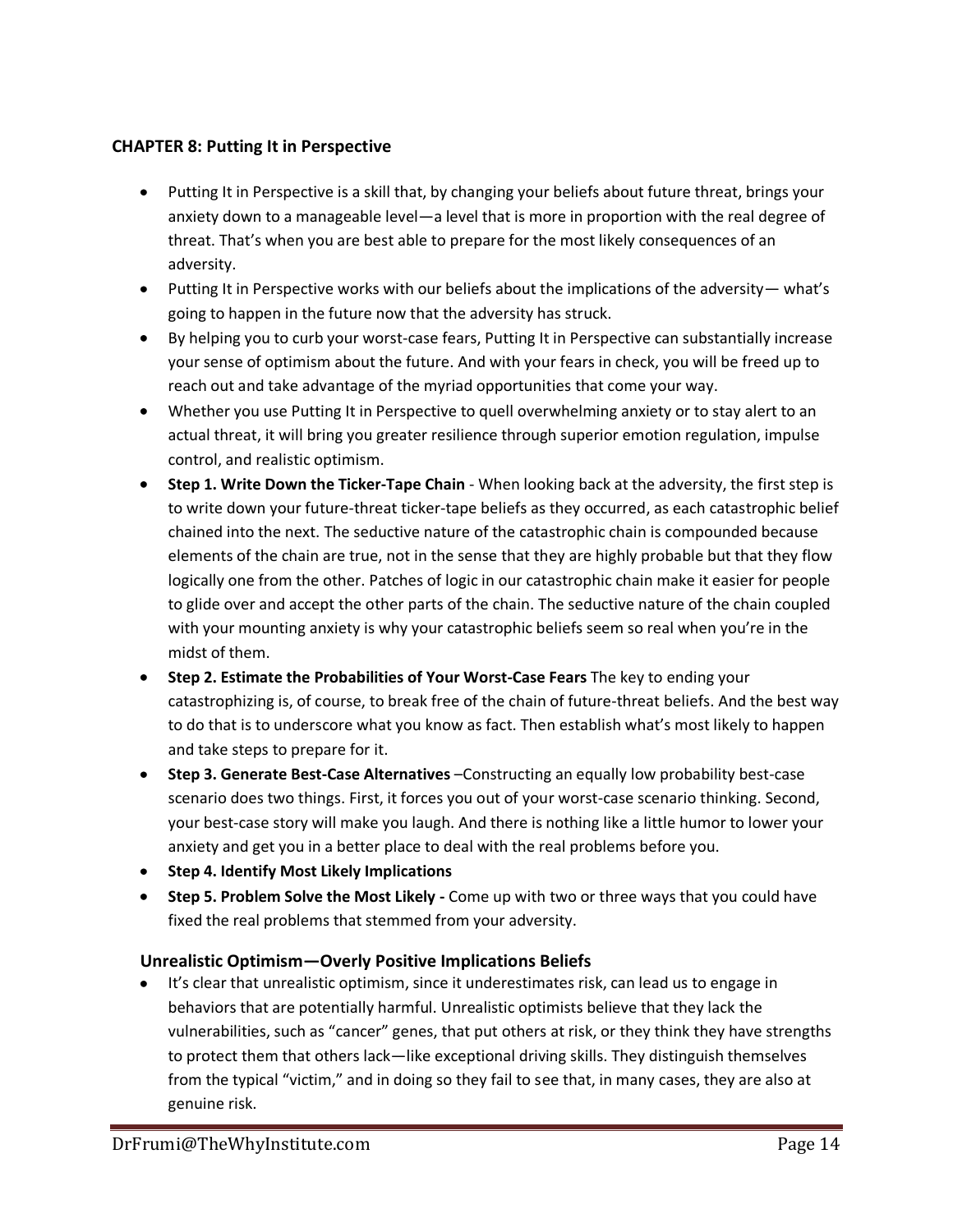#### **Applying Putting It in Perspective to Unrealistic Optimism**

- If you're an unrealistic optimist, you can use Putting It in Perspective too—but in reverse. You don't need to generate the most catastrophic outcomes, but it is important for you to come up with a list of possible negative implications of the adversity you're now facing.
- As always with these skills, the key is flexibility and accuracy. Be flexible enough to get outside your overly optimistic style so that you can identify potential problems and plan for them.

#### **CHAPTER 9: The Fast Skills: Calming and Focusing and Real-time Resilience**

#### **When You Need Speed**

- In this chapter you will learn two fast skills that are used to change non-resilient emotions or actions as soon as they arise.
	- o Skill 6—**Calming and Focusing**—is a powerful tool that helps you to quiet your emotions when they are out of control, to focus your thoughts when they are intrusive, and to reduce the amount of stress you experience.
	- o Skill 7 is called **Real-time Resilience**, which takes the essential ingredients of Challenging Beliefs and Putting It in Perspective and uses them to fight back against counterproductive beliefs as they occur.

#### **Stress**

- The more you practice Calming and Focusing and the more you increase your Real-time Resilience, the more resistant to stress you will become. And that's important because stress is a serious threat to your emotional and physical health.
- Stress is actually a good thing; it stimulates us and motivates us to meet the challenges that we face. One consequence of stress is anxiety, and anxiety in manageable doses is a great motivator.
- Stress compromises your immune system. And a compromised immune system means that you'll get sick more often.
- **It is important to distinguish between stress and stressors.** *Stress* **is what happens to your body** and your mind when exposed to stressful situations. Body aches, fatigue, compromised immune functioning, depression, and anxiety are a subset of the symptoms of chronic stress. *Stressors*, in contrast, are the events or situations that elicit stress in individuals.
- Stressors can range from mild (forgetting to pick up your dry cleaning, missing the train, spilling coffee on your new suit) to extreme, like the death of a loved one, a natural disaster, or being the victim of violence. Stressors usually are external events, things that happen to us. But they also can be internal "events".
- Change, whether positive or negative, is a stressor. And change is here to stay.

#### **Some People Are Overwhelmed by Stress More Quickly Than Others**

Research shows that how you interpret stressors and how you respond to stressors contribute significantly to how much stress you will feel. This sounds an awful lot like ABC.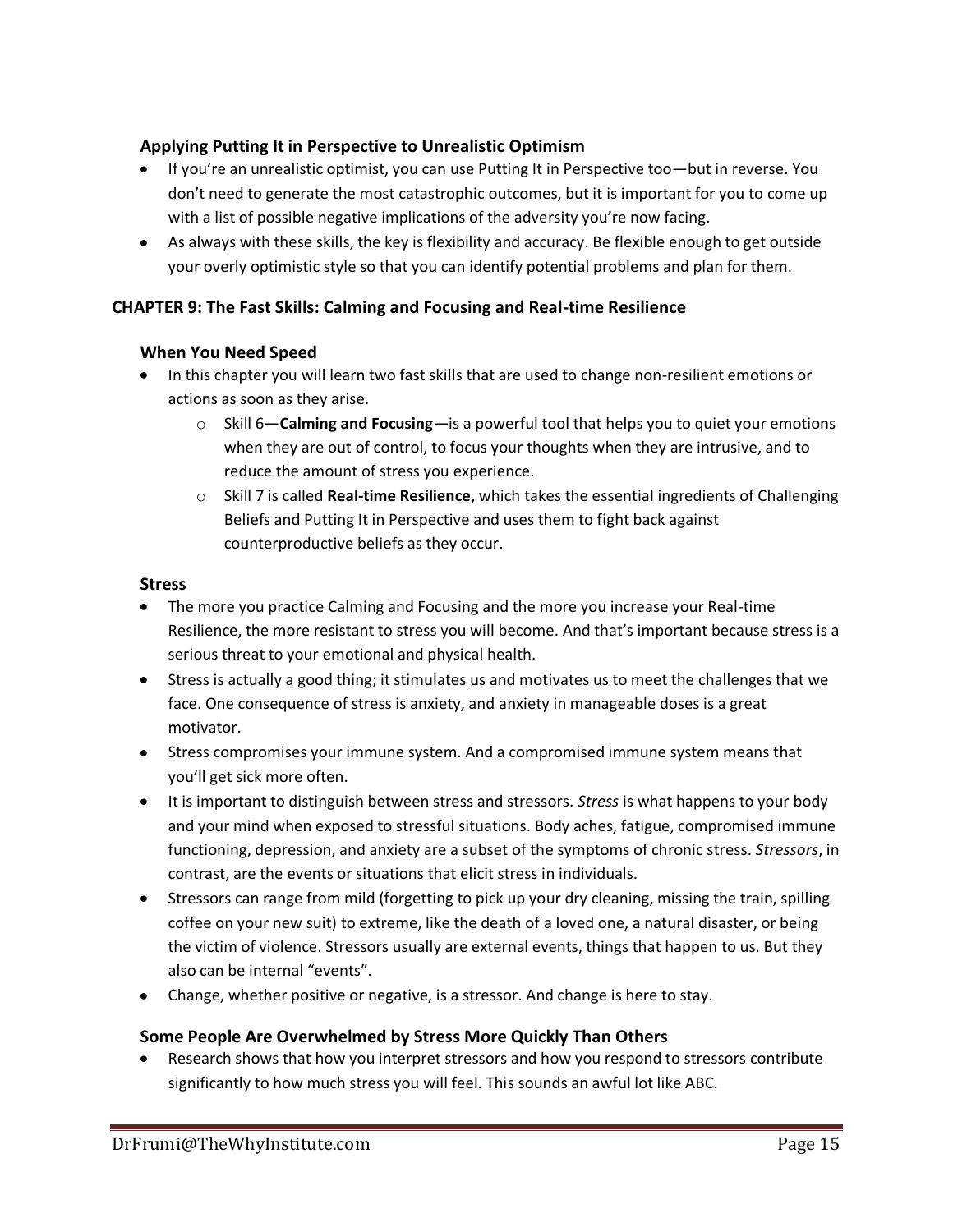- There are three critical factors—control, commitment and challenge that differentiate those who are resilient to stress from those who are more vulnerable.
	- $\circ$  Resilient people believe they can directly influence the events that occur in their lives and translate their beliefs into actions—in other words, they believe they are in control.
	- $\circ$  Resilient people also score higher on measures of engagement or commitment to what they are doing. For them, work is not just work -it's a source of meaning in their lives.
	- $\circ$  And they are more likely to see change as an opportunity for growth rather than as a stressor.

# **Using Calming Techniques to Minimize Stress**

- To be more resilient, you need to be able to handle stress well. You can learn to prevent or minimize the amount of stress you experience by changing the way you think when confronted with stressors. But let's face it; you're not going to be able to avoid stress completely, so you also need a way to calm yourself down once stress overtakes you.
- As you would expect, most of the stress-busting techniques hinge on increasing your ability to control how your body and mind responds to stress by teaching you how to bring yourself back into a state of relaxation.
- The power of relaxation is quite simple: The body cannot simultaneously be in a state of relaxation and in a state of stress—they're incompatible. So, if you learn how to relax, you will be able to control the amount of stress you experience.
- As you read, it's important to remember that you don't have to use each technique to see improvement in how you respond to stressors. View these techniques as a menu from which you can sample. Some techniques will work better for you than others.
- CONTROLLED BREATHING When you are feeling stressed and the anxiety is building, what happens to your breathing? Most people find that they begin to take shallow, quick breaths. When you breathe from your diaphragm, your body feels different. The breaths are deeper, slower, and fuller.
- PROGRESSIVE MUSCLE RELAXATION Another relaxation strategy that you can use in combination with controlled breathing when you start to feel stressed is to systematically relax the muscles throughout your body. When you are feeling stress, your body becomes tight. Progressive muscle relaxation (PMR) is a process of tensing, then relaxing, individual muscle groups. It helps you to identify what your muscles feel like when they are tense compared to when they are relaxed.
- POSITIVE IMAGERY The third calming exercise is positive imagery. You can use it in all the same situations where you use controlled breathing or PMR. The more detailed and vivid your visualization is, the more powerful it will be in helping you to relax. The more you practice visualization, the easier it becomes because your mind begins to associate the imagined scene with being in a state of relaxation. You are, in fact, conditioning your body to relax in association with the image.
- After using the technique for several weeks, you may find that your body begins to relax as soon as you begin to think about the scene you have created.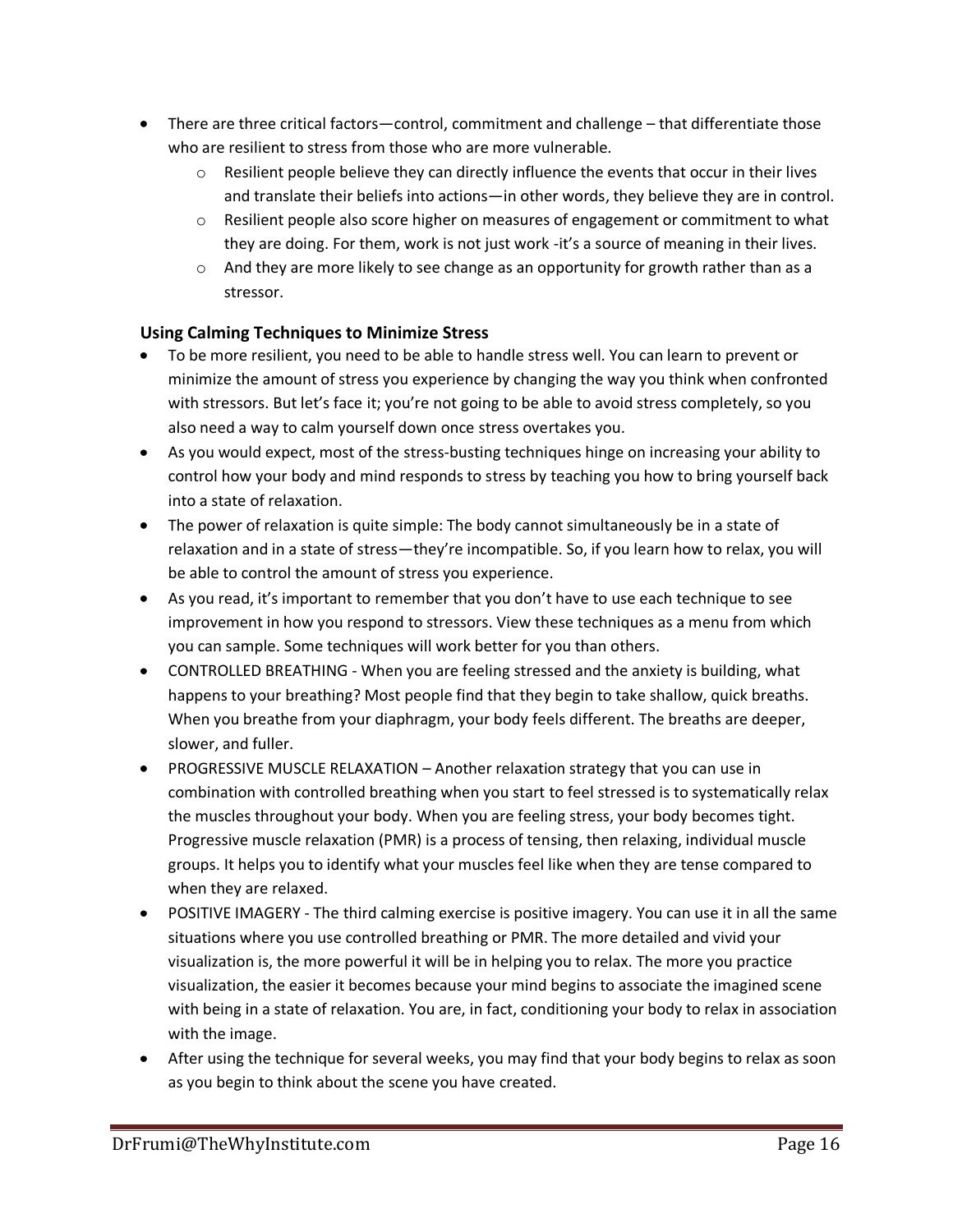Keeping your body calm despite the chaos that surrounds you is an important part of being resilient, so we encourage you to use the calming techniques whenever you feel stress spread through your body. The more you use them, the easier it will be for you to stop stress from taking control of your life.

#### **Using the Focusing Techniques to Combat Intrusive Thoughts**

- A number of techniques are quite useful in stopping thoughts that are pulling you off task or causing you to ruminate. These techniques are called focusing techniques. Just like the calming techniques, try all of them and then stick with those that work best for you.
- MENTAL GAMES The purpose of mental games is to shift your attention away from the nonresilient beliefs so that you can continue with the task before you. For these games to work, they need to be challenging but not so difficult that you become frustrated and negative. They also should be fun so that your mood shifts from anxiety, anger, or sadness to a more pleasant emotion. Finally, they need to be relatively quick.

#### **Using Calming and Focusing Techniques to Regain Control of Your Emotions**

- If you often lose control and feel overwhelmed by your emotions, then your resilience is severely compromised. You will have significant problems in your interpersonal relationships, and you may have a reputation at work as being "difficult." For you, learning the Calming and Focusing techniques is crucial.
- If you favor focusing techniques over the calming techniques, use the strategy of reciting song lyrics; it is one of the easiest focusing techniques to do, and hearing the song in your head can have a big impact on your mood.

#### **Skill 7: Real-time Resilience**

- The value of Calming and Focusing are that they are fast, portable, and powerful. But the techniques do not challenge the beliefs that contributed to the stress, intruded on your work, or triggered the flood of emotion.
- Skill 7, Real-time Resilience, is as fast as Calming and Focusing but it works by changing your counterproductive beliefs the moment that they occur. As you develop your skill, you'll notice that you have fewer counterproductive thoughts and that when they do pop up, they are less potent.
- You can use Real-time Resilience in the same situations that you would use the focusing techniques. In fact, ultimately most people find Real-time Resilience more powerful. It is particularly helpful in situations when your emotions are so strong that they threaten to overwhelm you.
- Real-time Resilience works by taking the key ingredients of Challenging Beliefs and Putting It in Perspective and packaging them in a way that allows you to use them immediately.
- Real-time Resilience is not replacing negative thoughts with positive ones. Just like with Challenging Beliefs and Putting It in Perspective, the goal is accuracy. The mission is to change your non-resilient thoughts so that they are more accurate and powerful enough to send the counterproductive beliefs packing.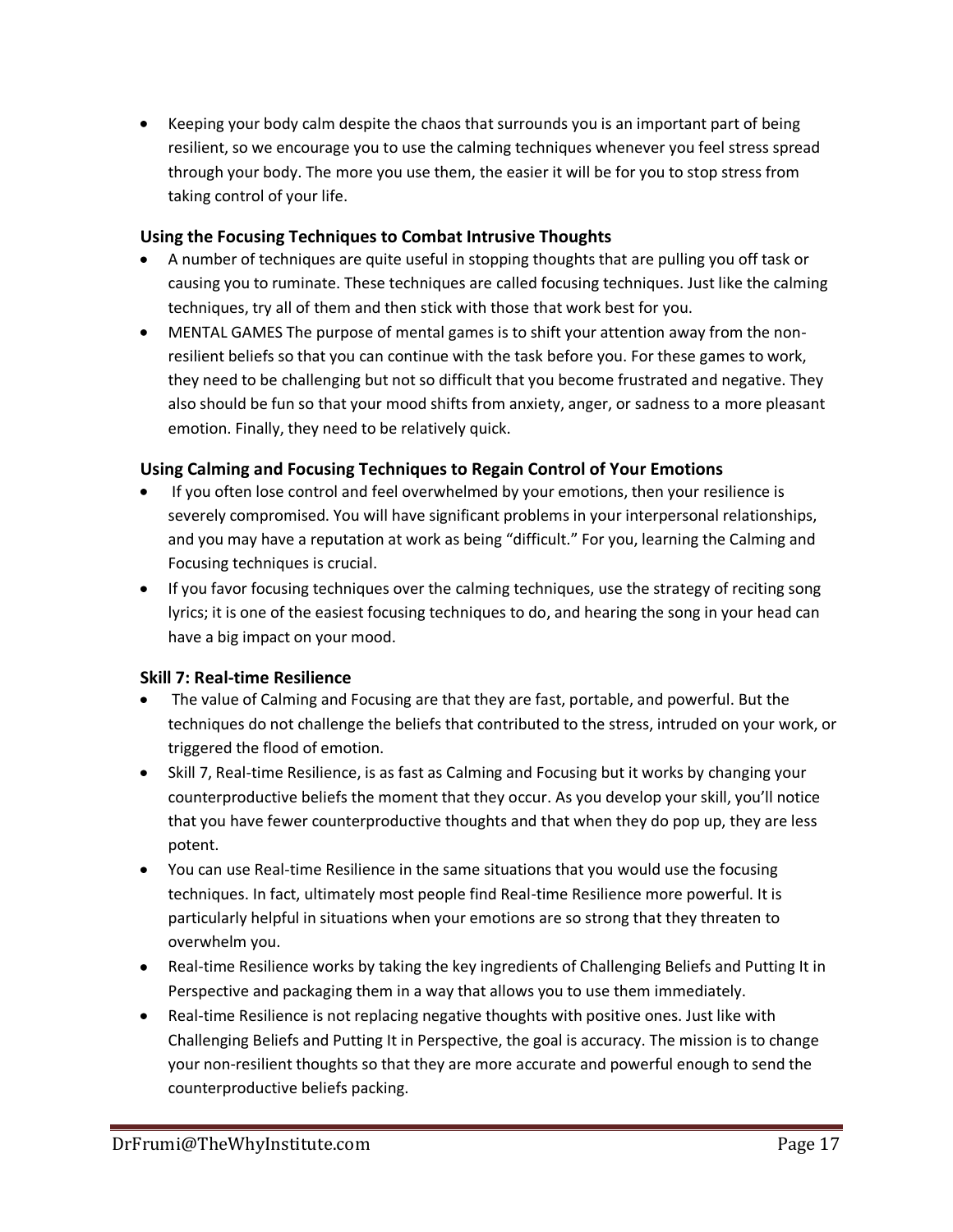#### **How to Use Real-time Resilience: Three Tag Lines**

- You can use three tag lines to help structure your responses as you learn Real-time Resilience. Once you've mastered the skill, you won't need them anymore.
- ALTERNATIVES: A MORE ACCURATE WAY OF SEEING THIS IS….the goal is to come up with just one other way of explaining the situation that is more accurate than your initial belief. The phrase *A more accurate way of seeing this is*... will help structure your thinking.
- EVIDENCE: THAT'S NOT TRUE BECAUSE …. Using evidence to test out the accuracy of your beliefs is the second strategy. Help focus your thinking and fight the confirmation bias by starting your response with "*That's not true because …"* The goal is to be as specific and detailed as possible. The more concrete your evidence, the more effective your response.
- IMPLICATIONS: A MORE LIKELY OUTCOME IS … AND I CAN …TO DEAL WITH IT In Real-time Resilience, all you need to do is identify one of the most likely outcomes and one step you can take to deal with it. This is easier if you start your response with "*A more likely outcome is .. . and I can…*
- These tag lines are a great way to practice Real-time Resilience, but as you become more adept at the skill, you won't need them anymore.

#### **Mistakes You Will Make as You Practice Real-time Resilience**

- When people are first learning this skill, they make certain systematic mistakes that if uncorrected, do indeed facilitate illusions of blamelessness and deny any cares or concerns. But once people are alerted to these common pitfalls and are taught how to correct them, the mistakes are short-lived and the skill leads to dramatic shifts in resilience.
- MISTAKE 1. USING POLLYANNA OPTIMISM when you replace your negative thought with an unrealistically optimistic belief. As you practice Real-time Resilience, remind yourself that the goal is accuracy, not optimism. When your response is real, you'll feel it in your gut.
- MISTAKE 2. DISMISSING THE GRAIN OF TRUTH The challenge is to acknowledge the truth and then to offer yourself a strategy for changing it for the better.
- MISTAKE 3. THE BLAME GAME .A common beginner's mistake is to refute a belief by simply changing the direction of the pointing finger. Mindlessly redirecting blame won't help you take control of the situation.
- MISTAKE 4. MINIMIZING What you don't want to do is simply minimize the importance of the situation. The goal is to figure out what's most likely, and then save your energy for coping with that scenario.

#### **Pointers for Using Real-time Resilience in Your Own Life**

- With each of the resilience skills, the more you practice, the better they will work for you.
- The following tips are helpful in guiding people's development of Real-time Resilience.
	- o Practice skills 4 and 5 first. . Don't use Real-time Resilience until you feel comfortable with Challenging Beliefs and Putting It in Perspective.
	- o Use the tag lines
	- o Be detailed and concrete
	- o Stick with what works best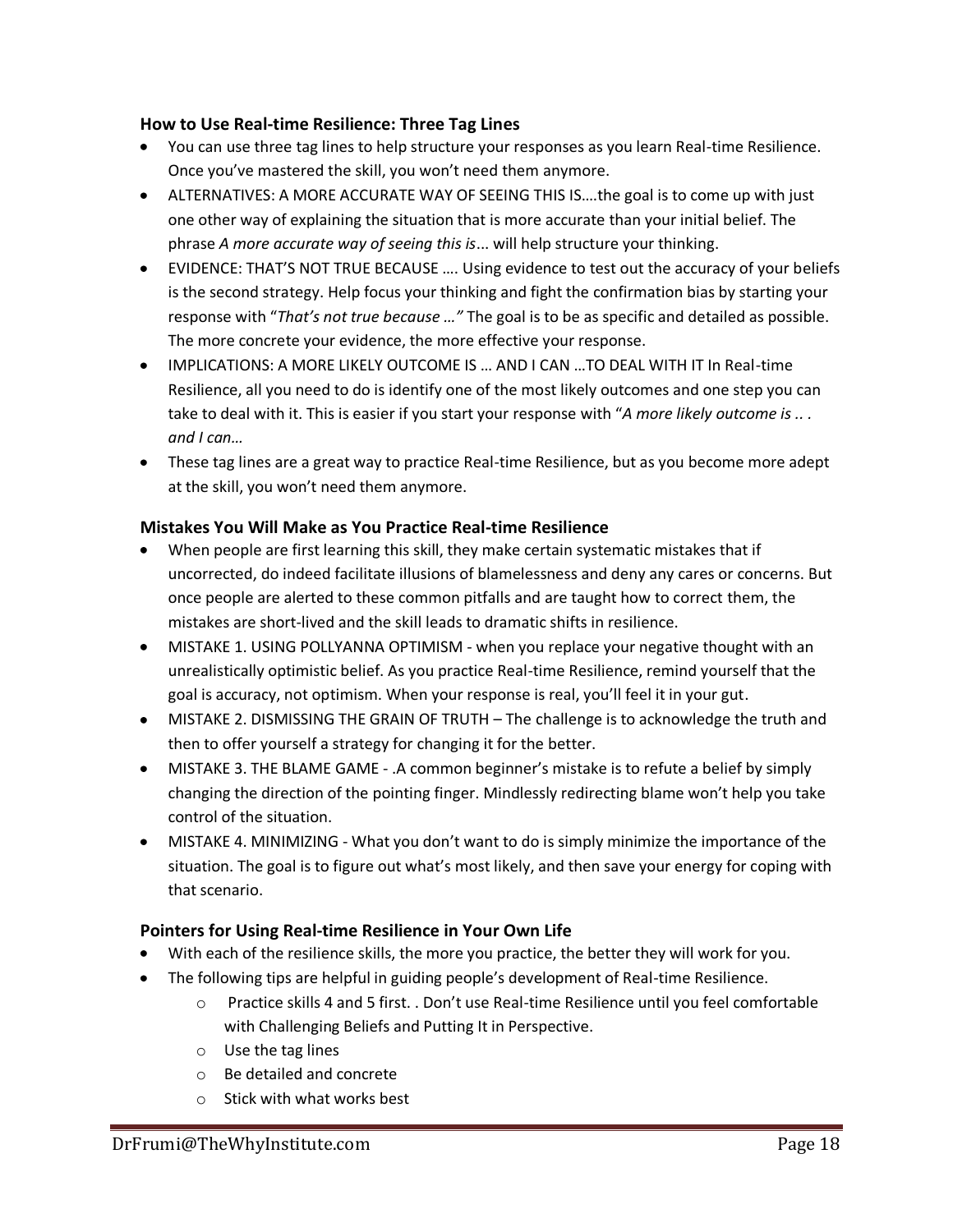- o Check for mistakes
- o Choose effectiveness over speed.
- o Practice daily

# **Remember, Fast Is Not Always Better**

- As you become proficient at Skills 6 and 7, you may find that you rely on them to the exclusion of the other skills. But most of the problems we face day-to-day do not require immediate responses.
- In fact, the majority of the challenges in our lives require thorough and thoughtful analysis, considered solutions, and planning. Understanding what is going wrong in a relationship and how to fix it, deciding whether to change jobs, identifying the root cause of a team's poor performance require analysis and time.
- Resilience sometimes requires immediate action, but often it does not.  $\bullet$

**Recommendation:** Part Three focuses on handling major life challenges in all of the important areas in your life: relationships, parenting, work, and reaching out. Read the book for more specific assistance in dealing with these different parts of your life if this book resonates with you.

# **For more summaries like this, go to [www.100MustReads.com](http://www.100mustreads.com/)**

**Contact Dr. Frumi at 949-729-1577 [DrFrumi@TheWhyInstitute.com](mailto:ceoconfidante@frumi.com) [www.frumi.com](http://www.frumi.com/) [www.100mustreads.com](http://www.100mustreads.com/) www.thewhyinstitute.com**

# **About the reviewer: Frumi Rachel Barr, MBA, PhD**

Frumi has a passion for inspiring leaders to look to the future, take decisive action and maintain momentum to build profitable and sustainable companies. In a customized immersion format Frumi accelerates the creation of strategic initiatives and an action plan to implement them. She is the Trusted Advisor to call for facilitation needs.

Frumi is inspired by two colleagues – Simon Sinek, author of *Start With Why* and John Strelecky author of *The Why Café*. She can guide you to align your company's "Why" with that of your company leaders and employees so that everyone understands the clarity of WHY you do what you do, the discipline of HOW you do what you do and the consistency of WHAT you do.

Dr. Frumi is the author of *A CEO's Secret Weapon: How to Accelerate Success* available on Amazon in both Kindle and paperback formats.

# **To schedule a free** *Continuing with WHY* **consultation email [DrFrumi@TheWhyInstitute.com](mailto:DrFrumi@TheWhyInstitute.com) or call 949-729-1577.**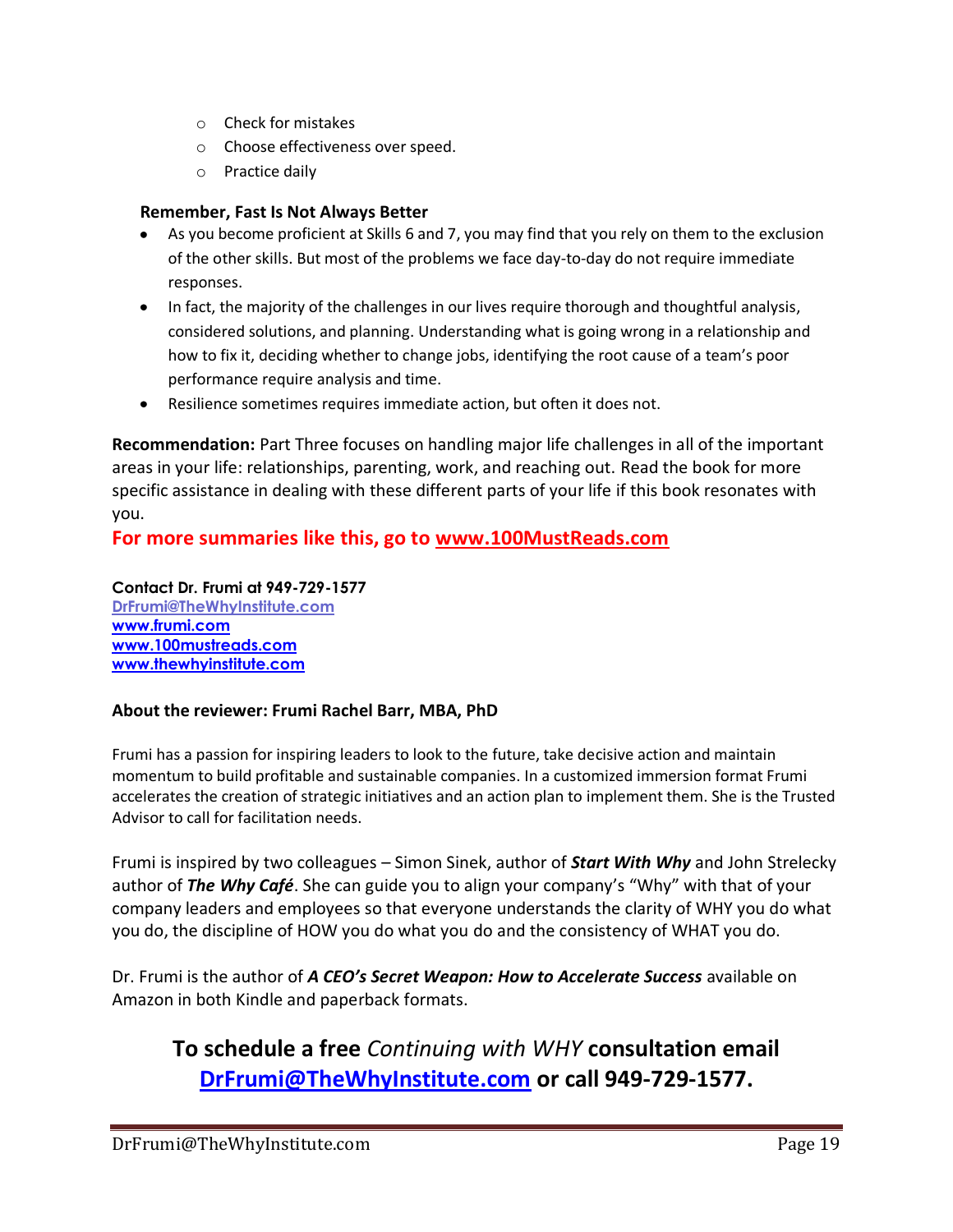# **theFrumiGroup**

# **Appendix - Take the RQ Test**

Do not spend too much time on any one item; it should take you only about ten minutes. Please rate each item for how true it is of you, using the following scale.

- $1 = not at all true$
- 2 = sometimes or somewhat true
- 3 = moderately true
- $4 =$  usually true
- 5 = very true of me
	- 1. When trying to solve a problem, I trust my instinct and go with the first solution that occurs to me. \_\_\_
	- 2. Even if I plan ahead for a discussion with my boss, a coworker, my spouse, or my child, I still find myself acting emotionally.
	- 3. I worry about my future health.
	- 4. I am good at shutting out anything that distracts me from the task at hand.
	- 5. If my first solution doesn't work, I am able to go back and continue trying different solutions until I find one that does work.
	- 6. I am curious.
	- 7. I am unable to harness positive emotions to help me focus on a task.
	- 8. I'm the kind of person who likes to try new things.
	- 9. I would rather do something at which I feel confident and relaxed than something that is quite challenging and difficult.
	- 10. By looking at their facial expressions, I recognize the emotions people are experiencing.
	- 11. I give in to the urge to give up when things go wrong.
	- 12. When a problem arises, I come up with a lot of possible solutions before trying to solve it. \_\_\_
	- 13. I can control the way I feel when adversity strikes.
	- 14. What other people think about me does not influence my behavior.
	- 15. When a problem occurs, I am aware of the first thoughts that pop into my head about it.
	- 16. I feel most comfortable in situations in which I am not the only one responsible.
	- 17. I prefer situations where I can depend on someone else's ability rather than my own.
	- 18. I believe that it is better to believe problems are controllable, even if that is lot always true. \_\_\_
	- 19. When a problem arises, I think carefully about what caused it before attempting to solve it.
	- 20. I have doubts about my ability to solve problems at work or at home.
	- 21. I don't spend time thinking about factors that are out of my control.
	- 22. I enjoy doing simple routine tasks that do not change.
	- 23. I get carried away by my feelings.
	- 24. It is difficult for me to understand why people feel the way they do. \_\_\_
	- 25. I am good at identifying what I am thinking and how it affects my mood.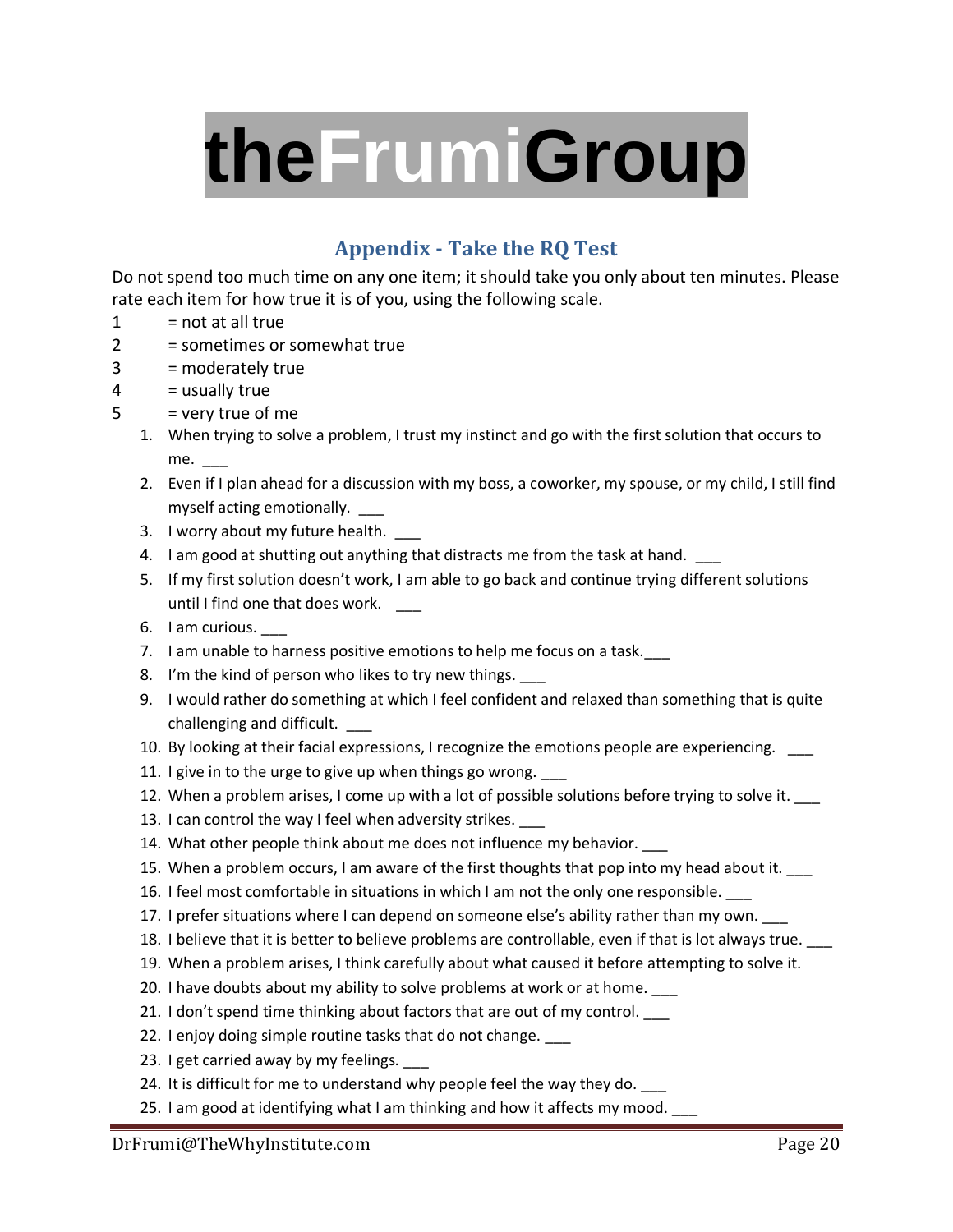- 26. If someone does something that upsets me, I am able to wait until an appropriate time when I have calmed down to discuss it.
- 27. When someone overreacts to a problem, I think it is usually because they are just in a bad mood that day.
- 28. I expect that I will do well on most things.
- 29. People often seek me out to help them figure out problems.
- 30. I feel at a loss to understand why people react the way they do.
- 31. My emotions affect my ability to focus on what I need to get done at home, school, or work.
- 32. Hard work always pays off.
- 33. After completing a task, I worry that it will be negatively evaluated.
- 34. If someone is sad, angry, or embarrassed, I have a good idea what he or she may be thinking.
- 35. I don't like new challenges.
- 36. I don't plan ahead in my job, schoolwork, or finances.
- 37. If a colleague is upset, I have a pretty good idea why. \_\_\_
- 38. I prefer doing things spontaneously rather than planning ahead, even if it means it doesn't turn out as well.
- 39. I believe most problems are caused by circumstances beyond my control.
- 40. I look at challenges as a way to learn and improve myself.
- 41. I've been told I misinterpret events and situations.
- 42. If someone is upset with me, I listen to what they have to say before reacting.
- 43. When asked to think about my future, I find it hard to imagine myself as a success.
- 44. I've been told that I jump to conclusions when problems arise.
- 45. I am uncomfortable when meeting new people.
- 46. It is easy for me to get "lost" in a book or a movie.
- 47. I believe the old adage, "an ounce of prevention is worth a pound of cure."
- 48. In most situations, I believe I'm good at identifying the true causes of problems.
- 49. I believe I have good coping skills and that I respond well to most challenges. \_\_\_
- 50. My significant other and/or close friends tell me that I don't understand them.
- 51. I'm most comfortable in my established routines.
- 52. Think it's important to solve problems as quickly as possible, even if that means sacrificing a full understanding of the problem. \_\_\_
- 53. When faced with a difficult situation, I am confident that it will go well. \_\_\_
- 54. My colleagues and friends tell me I don't listen to what they say.
- 55. If I decide I want something, I go out and buy it right away. \_\_\_
- 56. When I discuss a "hot" topic with a colleague or family member, I am able to keep my emotions in check.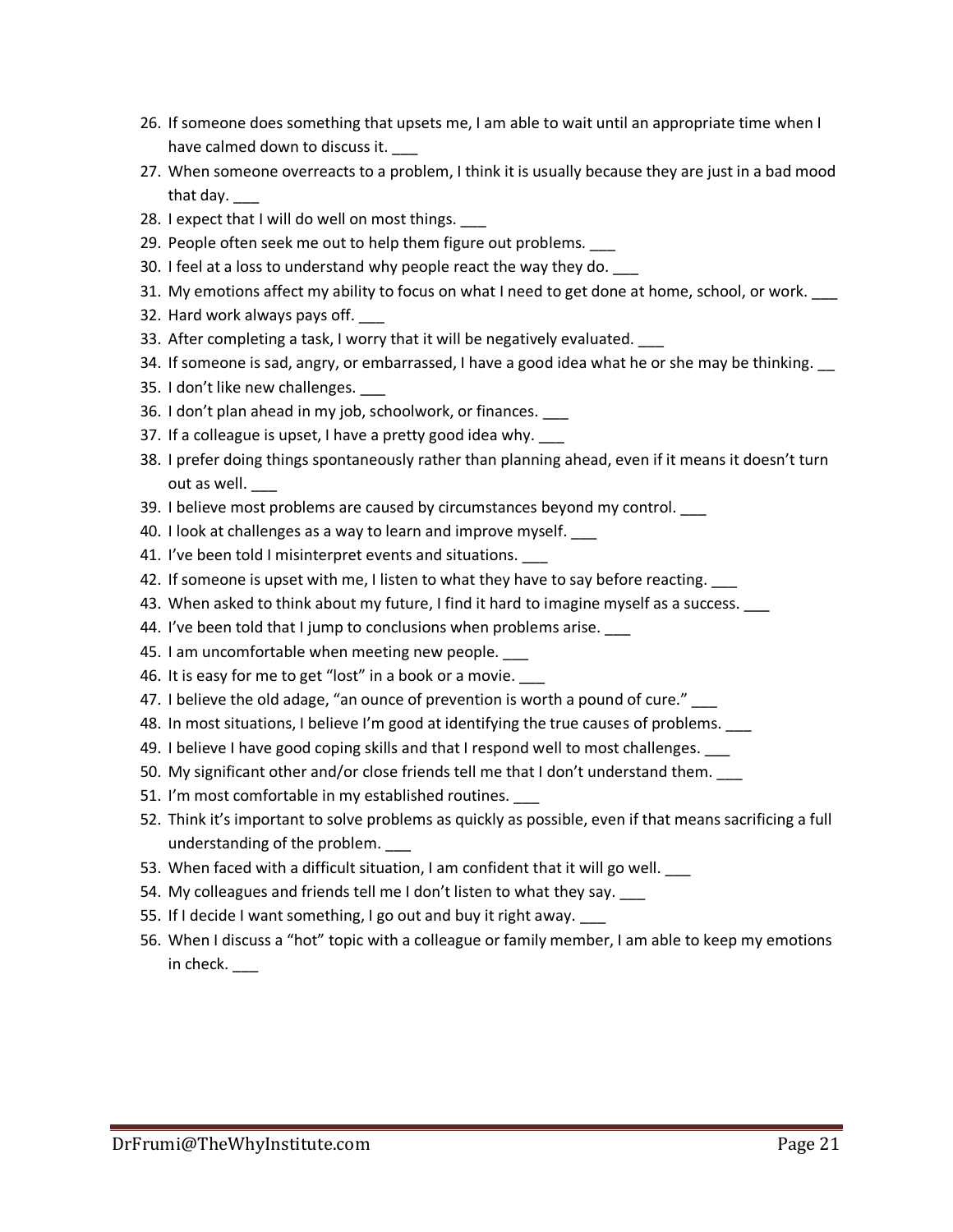# **Scoring:**

 $\overline{\phantom{a}}$ 

| <b>Emotion Regulation</b>                                                              |  |                                         |  |
|----------------------------------------------------------------------------------------|--|-----------------------------------------|--|
| Add your scores on the following items:                                                |  | Add your scores on the following items: |  |
| Item 13                                                                                |  | Item 2                                  |  |
| Item 25                                                                                |  | Item 7                                  |  |
| Item 56                                                                                |  | Item 23                                 |  |
| Positive Total                                                                         |  | Negative Total                          |  |
| <b>Positive Total Minus Negative Total =</b><br>This is you Emotional Regulation score |  |                                         |  |
| Above Average: A score higher than 13                                                  |  |                                         |  |
| Average: A score between 6 and 13, inclusive                                           |  |                                         |  |
| Below Average: A score lower than 6                                                    |  |                                         |  |

| <b>Impulse Control</b>                                                            |  |                                         |  |
|-----------------------------------------------------------------------------------|--|-----------------------------------------|--|
| Add your scores on the following items:                                           |  | Add your scores on the following items: |  |
| Item 4                                                                            |  | Item 11                                 |  |
| Item 15                                                                           |  | Item 36                                 |  |
| Item 42                                                                           |  | Item 38                                 |  |
| Item 47                                                                           |  | Item 55                                 |  |
| <b>Positive Total</b>                                                             |  | Negative Total                          |  |
| This is you Impulse Control score<br><b>Positive Total Minus Negative Total =</b> |  |                                         |  |
| Above Average: A score higher than 0                                              |  |                                         |  |
| Average: A score between -6 and 0, inclusive                                      |  |                                         |  |
| Below Average: A score lower than -6                                              |  |                                         |  |

| <b>Optimism</b>                                                            |  |                                         |  |
|----------------------------------------------------------------------------|--|-----------------------------------------|--|
| Add your scores on the following items:                                    |  | Add your scores on the following items: |  |
| Item 18                                                                    |  | Item 3                                  |  |
| Item 27                                                                    |  | Item 33                                 |  |
| Item 32                                                                    |  | Item 39                                 |  |
| Item 53                                                                    |  | Item 43                                 |  |
| Positive Total                                                             |  | <b>Negative Total</b>                   |  |
| <b>Positive Total Minus Negative Total =</b><br>This is you Optimism score |  |                                         |  |
| Above Average: A score higher than 6                                       |  |                                         |  |
| Average: A score between -2 and 6, inclusive                               |  |                                         |  |
| Below Average: A score lower than -2                                       |  |                                         |  |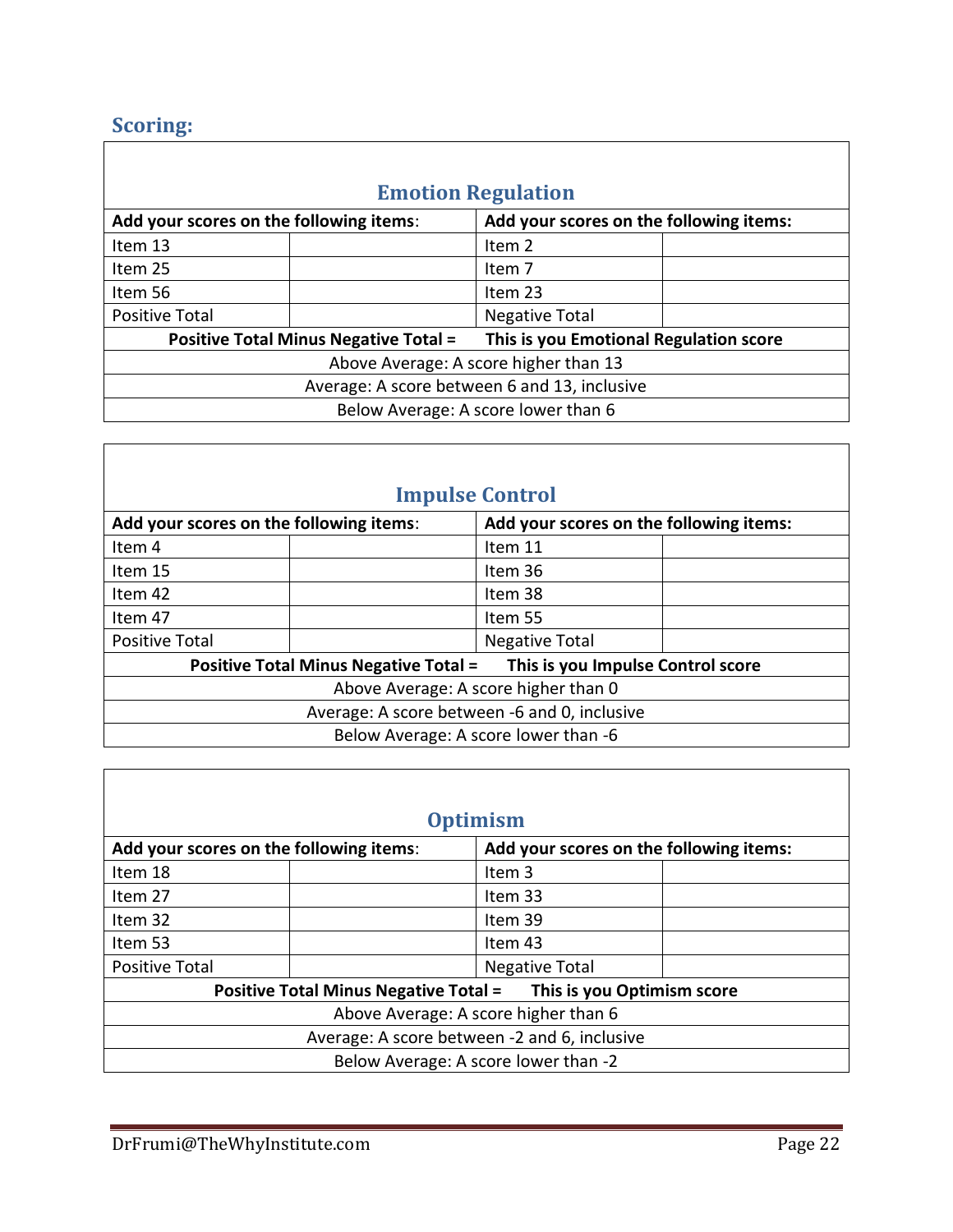| <b>Causal Analysis</b>                                                            |  |                                         |  |
|-----------------------------------------------------------------------------------|--|-----------------------------------------|--|
| Add your scores on the following items:                                           |  | Add your scores on the following items: |  |
| Item 12                                                                           |  | Item 1                                  |  |
| Item 19                                                                           |  | Item 41                                 |  |
| Item 21                                                                           |  | Item 44                                 |  |
| Item 48                                                                           |  | Item 52                                 |  |
| Positive Total                                                                    |  | <b>Negative Total</b>                   |  |
| This is you Causal Analysis score<br><b>Positive Total Minus Negative Total =</b> |  |                                         |  |
| Above Average: A score higher than 8                                              |  |                                         |  |
| Average: A score between 0 and 8, inclusive                                       |  |                                         |  |
| Below Average: A score lower than 0                                               |  |                                         |  |

| <b>Empathy</b>                                                             |  |                                         |  |
|----------------------------------------------------------------------------|--|-----------------------------------------|--|
| Add your scores on the following items:                                    |  | Add your scores on the following items: |  |
| Item 10                                                                    |  | Item 24                                 |  |
| Item 34                                                                    |  | Item 30                                 |  |
| Item 37                                                                    |  | Item 50                                 |  |
| Item 46                                                                    |  | Item 54                                 |  |
| <b>Positive Total</b>                                                      |  | <b>Negative Total</b>                   |  |
| <b>Positive Total Minus Negative Total =</b><br>This is your Empathy score |  |                                         |  |
| Above Average: A score higher than 12                                      |  |                                         |  |
| Average: A score between 3 and 12, inclusive                               |  |                                         |  |
| Below Average: A score lower than 3                                        |  |                                         |  |

| <b>Self-</b> efficacy                                                             |  |                                         |  |
|-----------------------------------------------------------------------------------|--|-----------------------------------------|--|
| Add your scores on the following items:                                           |  | Add your scores on the following items: |  |
| Item 5                                                                            |  | Item 8                                  |  |
| Item 28                                                                           |  | Item 17                                 |  |
| Item 29                                                                           |  | Item 20                                 |  |
| Item 48                                                                           |  | Item 22                                 |  |
| <b>Positive Total</b>                                                             |  | <b>Negative Total</b>                   |  |
| <b>Positive Total Minus Negative Total =</b><br>This is your Self- efficacy score |  |                                         |  |
| Above Average: A score higher than 10                                             |  |                                         |  |
| Average: A score between 6 and 10, inclusive                                      |  |                                         |  |
| Below Average: A score lower than 6                                               |  |                                         |  |